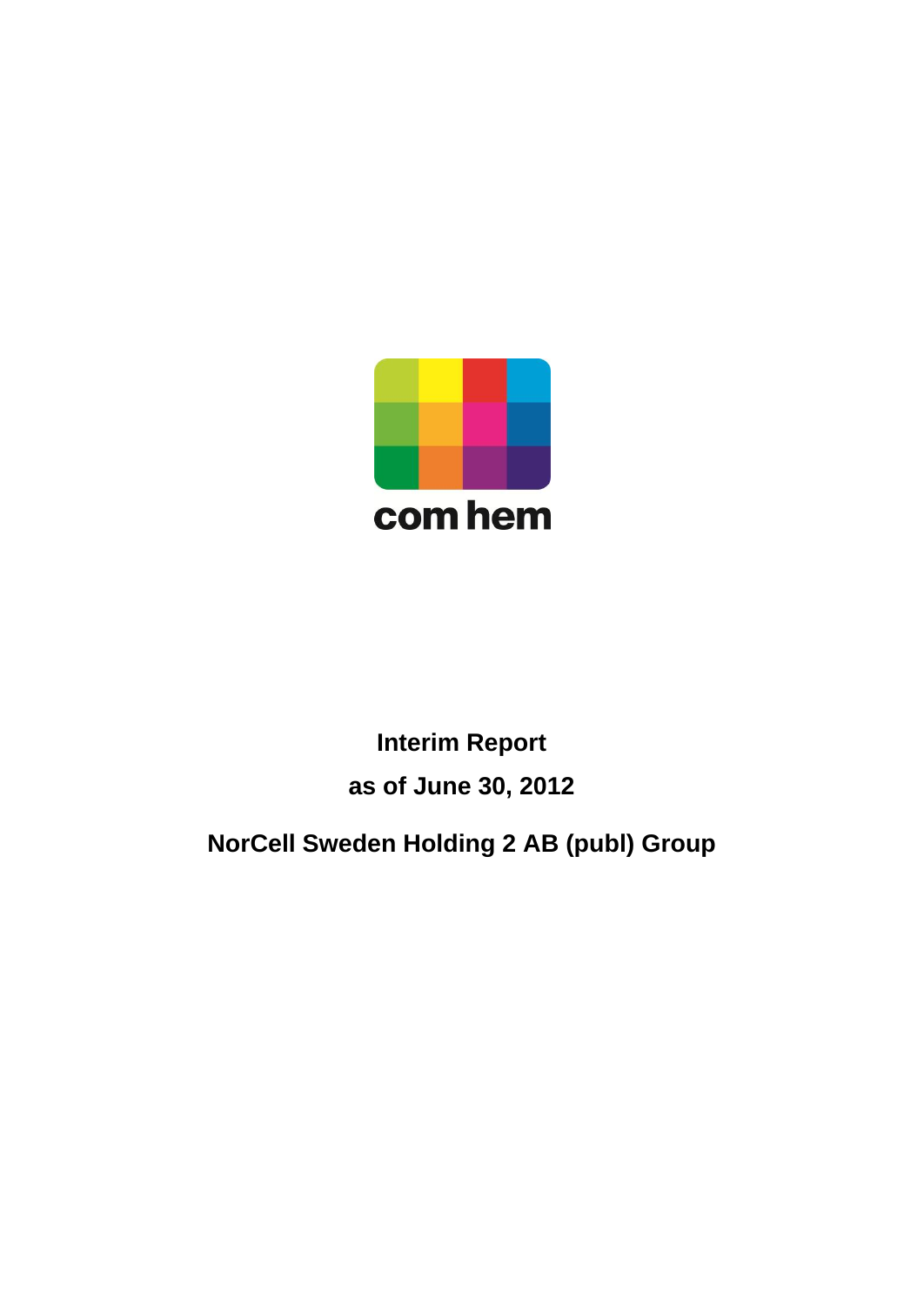#### **FOR IMMEDIATE RELEASE**

Date: August 28, 2012 Time: 11:00 CET

#### **IMPORTANT INFORMATION**

For investors and prospective investors in NorCell Sweden Holding 2 AB (publ) Group's Senior Notes and Senior Secured Notes, please refer to this interim report as of June 30, 2012 (the "Interim Report") presenting the Group's condensed consolidated financial statements for the period April 1, 2012 to June 30, 2012 and January 1, 2012 to June 30, 2012.

In this Interim Report, the terms "we", "our", "us", the "Company", the "Group" and "Com Hem" for the period following the consummation of the Acquisition (as described in the Annual Report 2011*)*, refer to either NorCell Sweden Holding 2 AB (publ), or NorCell Sweden Holding 2 AB (publ) and its subsidiaries, as the context requires, and for the period prior to the consummation of the Acquisition, refer to either Nordic Cable Acquisition Company Sub-Holding AB, or Nordic Cable Acquisition Company Sub-Holding AB and its subsidiaries, as the context requires.

Certain numerical information and other amounts and percentages presented in this Interim Report may not sum due to rounding. In addition, certain figures in this document have been rounded to the nearest whole number.

As used herein, the symbol "n/m" means "not meaningful", and "n/a" means "not applicable".

For definitions and glossary, please refer to the Group's Annual Report 2011.

This Interim Report has not been audited or reviewed by the Company's auditors.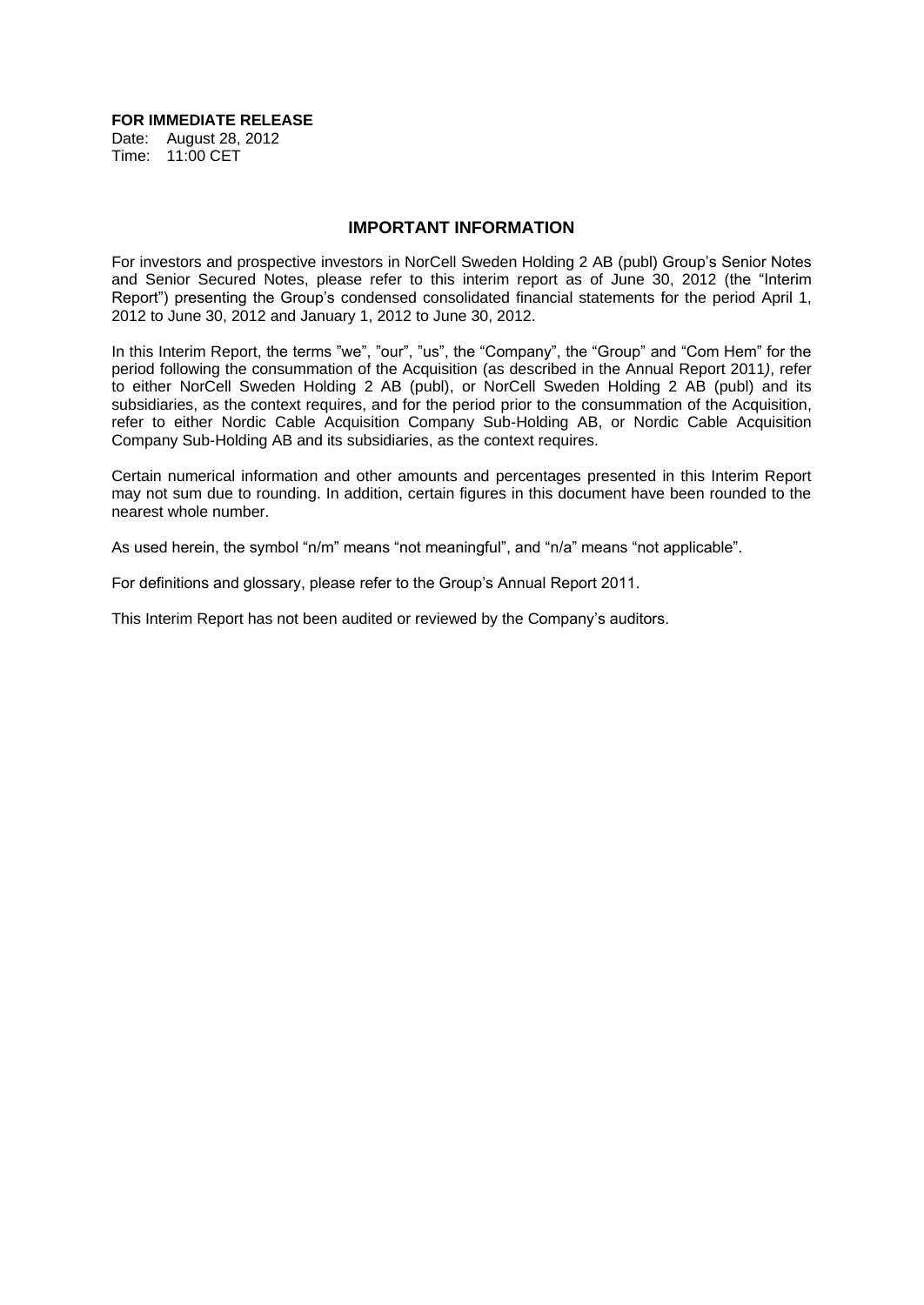#### **DISCLOSURE REGARDING FORWARD-LOOKING STATEMENTS**

This Interim Report contains various forward-looking statements that reflect Management's current views with respect to future events and anticipated financial and operational performance. Forwardlooking statements as a general matter are all statements other than statements as to historical facts or present facts or circumstances. The words "believe", "expect", "anticipate", "intend", "may", "plan", "estimate", "will", "should", "could", "aim" or "might", or, in each case, their negative, or similar expressions, identify certain of these forward-looking statements. Other forward-looking statements can be identified in the context in which the statements are made. Forward-looking statements appear in a number of places in this Interim Report, including, without limitation, in the sections entitled "*Highlights for the Second Quarter*" and "*Results of Operations and Financial Condition*", and include, among other things, statements relating to:

- The Group's strategy, outlook and growth prospects;
- the Group's operational and financial targets;
- the Group's liquidity, capital resources and capital expenditures;
- the Group's planned investments;
- the expectations as to future growth in demand for the Group's products and services;
- general economic trends and trends in the cable television and telecommunications industries;
- the impact of regulations on the Group and the Group's operations;
- the competitive environment in which the Group operates; and
- the outcome of legal proceedings.

Although Com Hem believes that the expectations reflected in these forward-looking statements are reasonable, Com Hem can give no assurances that they will materialize or prove to be correct. Because these statements are based on assumptions or estimates and are subject to risks and uncertainties, the actual results or outcome could differ materially from those set out in the forwardlooking statements as a result of, among others:

- Digital television, broadband and fixed-telephony penetration and other market developments;
- competition from local or international cable, telecommunications, media, production or alternative technology companies, including local area networks, satellite, Internet-protocol television, hybrid television and wireless broadband companies;
- changes in international, national and local economic, political, business, industry and tax conditions;
- changes in underlying consumer behavior, including changes in consumer television viewing and preferences;
- changes in technology;
- changes in content prices;
- consolidation in the cable or telecommunications industry;
- the Group's ability to generate the funds needed to service the Group's debt;
- factors affecting the Group's leverage and the Group's ability to service debt;
- the effects of operating and financial restrictions in the Group's debt instruments;
- the ability to successfully develop and expand the range of products and services offered;
- the ability to retain or replace key personnel; and
- changes in the Group's business strategy, development and investment plans.

These forward-looking statements speak only as of the date of this Interim Report. Com Hem expressly undertakes no obligation to publicly update or revise any forward-looking statements, whether as a result of new information, future events or otherwise, other than as required by law or regulation. Accordingly, investors and prospective investors are cautioned not to place undue reliance on any of the forward-looking statements herein.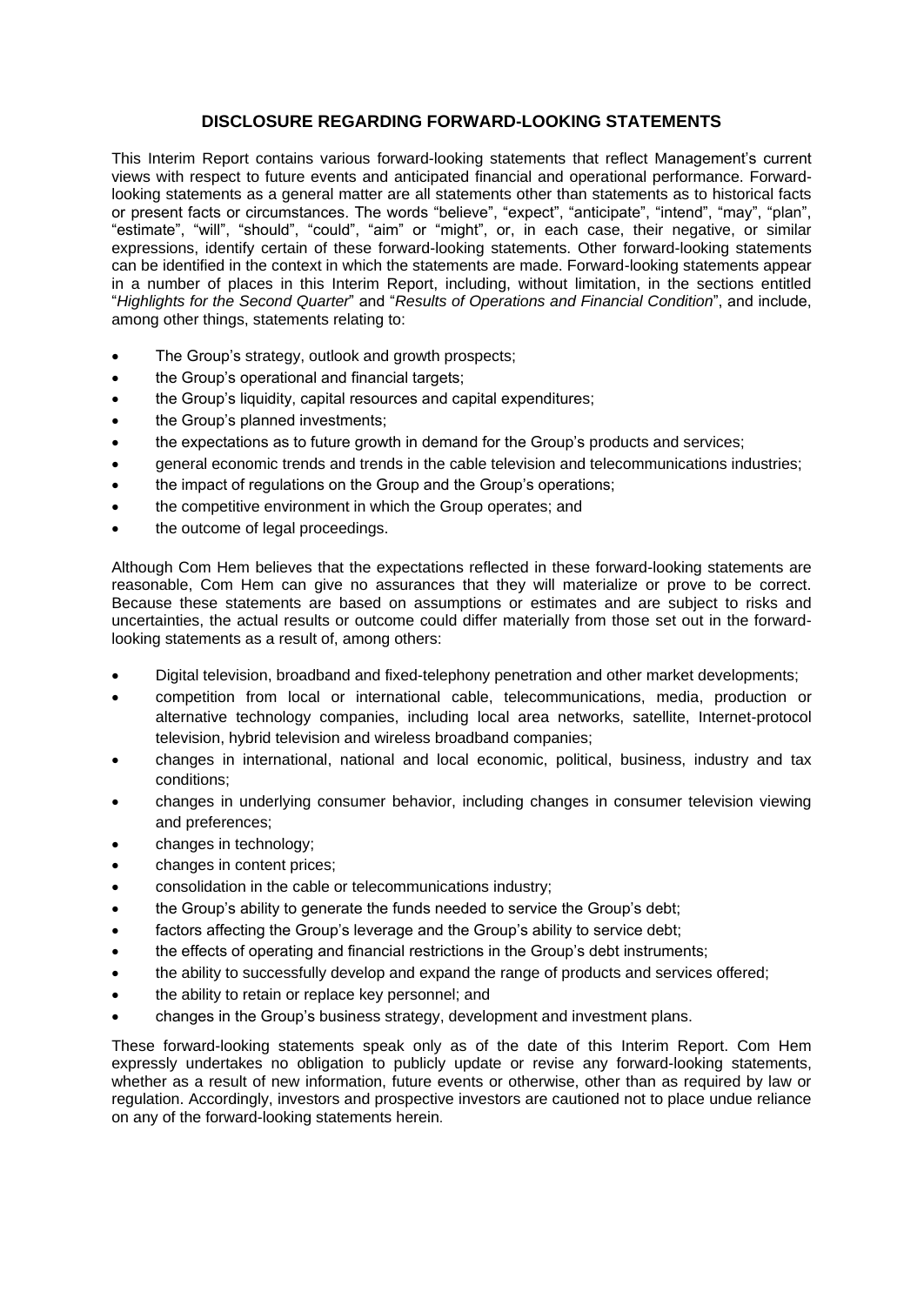## **TABLE OF CONTENTS**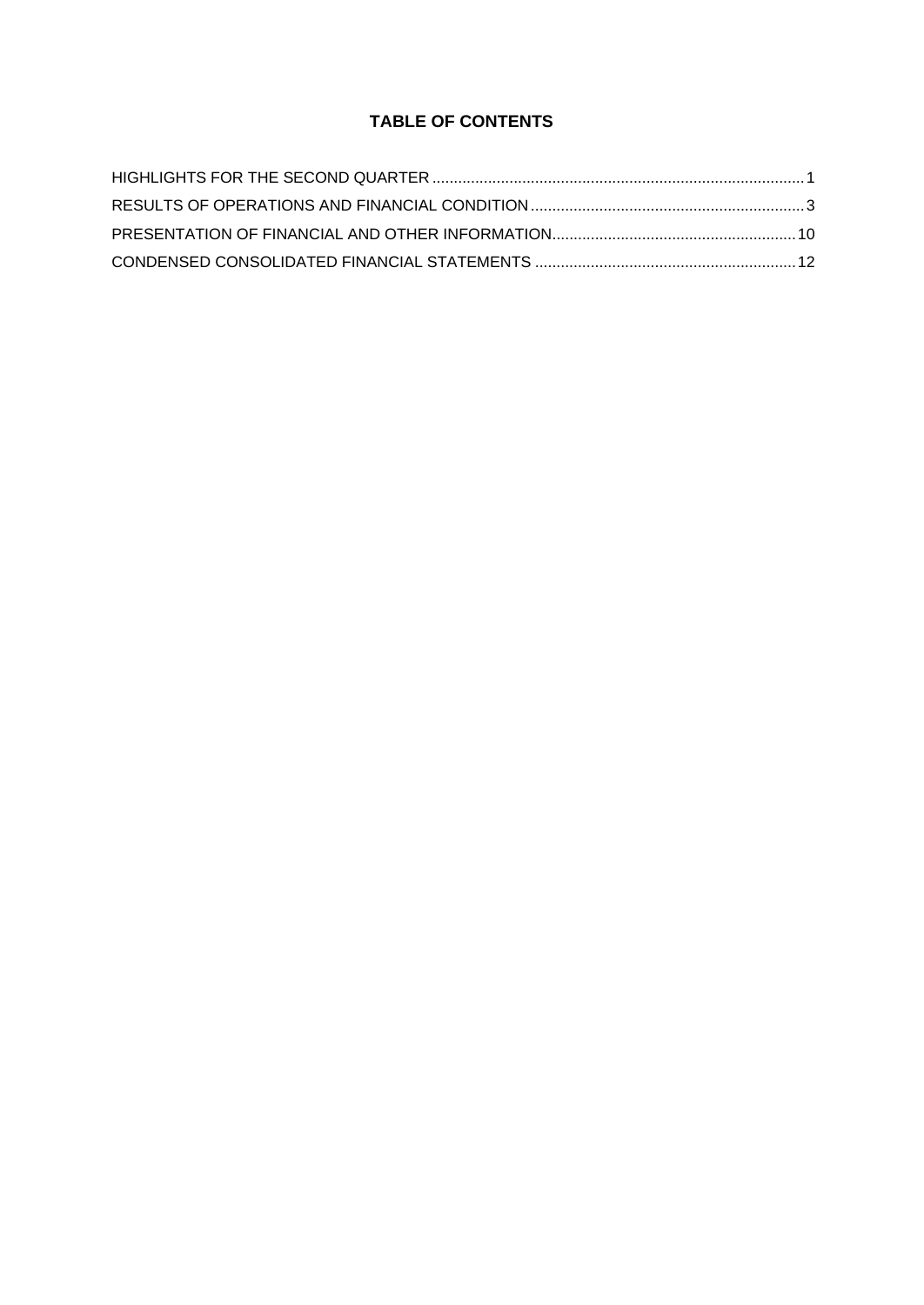## **HIGHLIGHTS FOR THE SECOND QUARTER**

*The following chapter presents key financial and operating highlights that have occurred during the three months ended June 30, 2012 and June 30, 2011 unless otherwise stated. You should read this table in conjunction with "Results of Operations and Financial Condition", "Presentation of Financial and Other Information" and "Condensed Consolidated Financial Statements", which are included elsewhere in this Interim Report.*

## **Key Financial Highlights**

|                                                            | For the three months<br>ended June 30, |                   |                   | For the six months<br>ended June 30, | For the<br>year ended<br>December 31, |
|------------------------------------------------------------|----------------------------------------|-------------------|-------------------|--------------------------------------|---------------------------------------|
|                                                            | Actual                                 | Pro Forma         | Actual            | Pro Forma                            | Pro Forma                             |
|                                                            | 2012                                   | 2011              | 2012              | 2011                                 | 2011                                  |
|                                                            |                                        | (SEK in millions) | (SEK in millions) |                                      | (SEK in millions)                     |
| Revenue $\ldots \ldots \ldots \ldots \ldots \ldots \ldots$ | 1.148                                  | 1.129             | 2,284             | 2.242                                | 4,520                                 |
| Adjusted EBITDA                                            | 549                                    | 542               | 1.090             | 1.055                                | 2,138                                 |
| Capital Expenditures                                       | 191                                    | 152               | 389               | 264                                  | 734                                   |
| Operating Free Cash Flow                                   | 324                                    | 442               | 503               | 810                                  | 1,419                                 |
|                                                            |                                        |                   |                   |                                      |                                       |

#### **Revenue growth**

Com Hem increased revenue by SEK 18 million, or 1.6%, from SEK 1,129 million in the three months ended June 30, 2011 to SEK 1,148 million in the three months ended June 30, 2012. The increase in revenue was mainly driven by pay television price increases and broadband subscribers shifting to higher broadband speeds.

#### **Increased Adjusted EBITDA due to continuous strict cost control**

Production costs for the three months ended June 30, 2012, were in line with the same period previous year, which primarily is a result of continuous strict cost control. Operating costs increased by SEK 10 million for the three months ended June 30, 2012 compared to the corresponding period in 2011. As a result, Adjusted EBITDA increased by SEK 8 million, or 1.4%, from SEK 542 million in the second quarter 2011 to SEK 549 million in the second quarter 2012.

#### **Increased investments in the business**

Capital expenditures increased from SEK 152 million in the three months ended June 30, 2011 to SEK 191 million in the three months ended June 30, 2012. The increase was mainly due to investments in a new TV platform and higher volumes of installed and upgraded households, including open networks (iTUX). This was partly offset by lower volumes of purchased customer-premises equipment in the second quarter 2012 compared to the corresponding quarter in 2011.

#### **Operating Free Cash Flow**

Operating free cash flow decreased from SEK 442 million in the three months ended June 30, 2011 to SEK 324 million in the three months ended June 30, 2012. The decrease in the second quarter 2012 compared to the corresponding quarter in 2011, was due to no funding of capital expenditures from the leasing facility during the second quarter of 2012, compared to SEK 47 million in the second quarter of 2011. Also, capital expenditures were higher in the second quarter 2012, and the change in net working capital was less favorable as a result of extraordinary high accounts payable as of June 30, 2011, which were related to the sales process of the NCAC Group.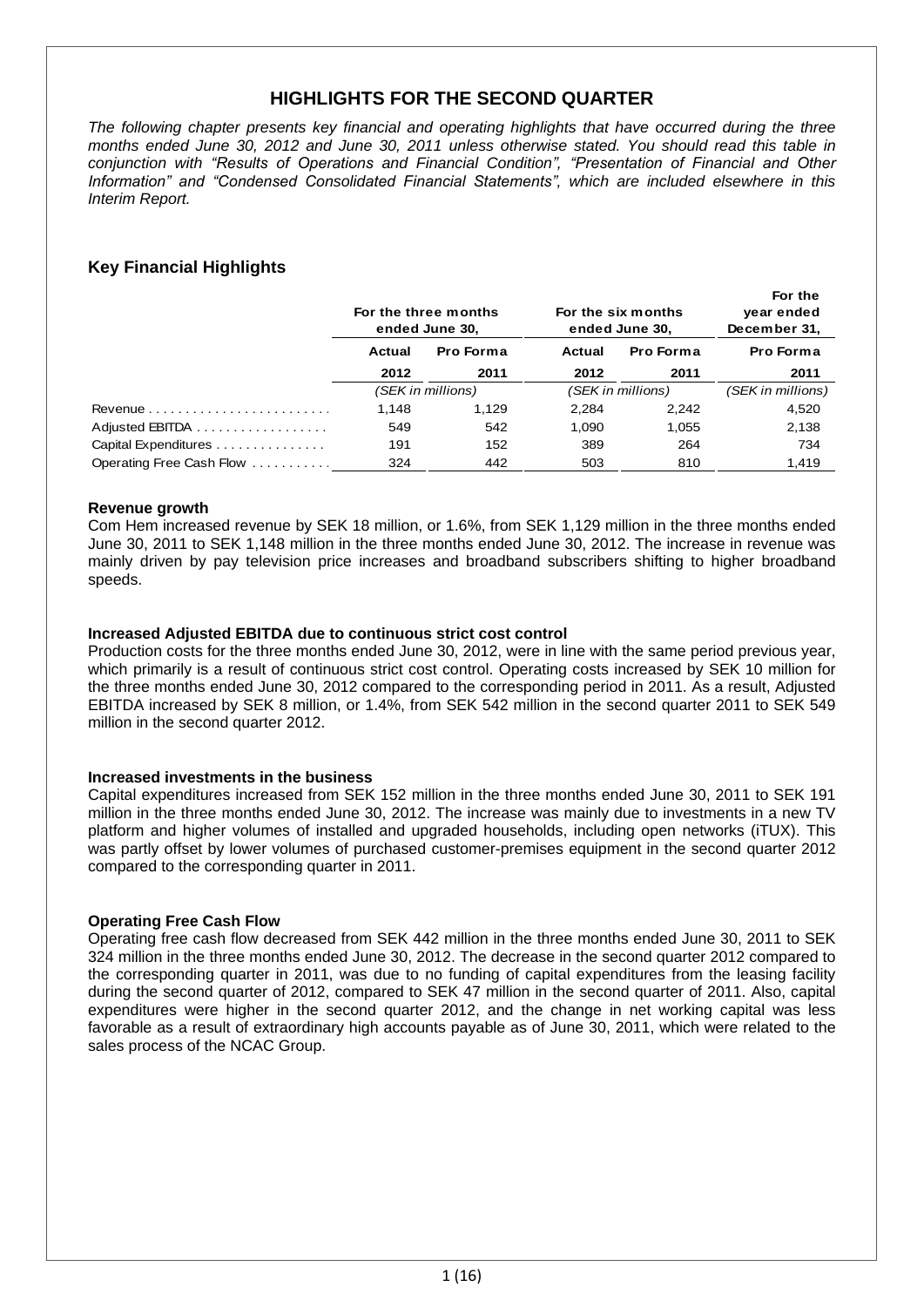## **Key Operational Highlights**

|                                                                                                                    |                     |                                          | As of        |  |
|--------------------------------------------------------------------------------------------------------------------|---------------------|------------------------------------------|--------------|--|
|                                                                                                                    | As of June 30,      |                                          | December 31, |  |
|                                                                                                                    | Pro Forma<br>Actual |                                          | Pro Forma    |  |
|                                                                                                                    | 2012                | 2011                                     | 2011         |  |
|                                                                                                                    |                     | (in thousands, except percentages and as |              |  |
|                                                                                                                    |                     | otherwise indicated)                     |              |  |
| <b>Group Total</b>                                                                                                 |                     |                                          |              |  |
| Homes connected $\ldots$ $\ldots$ $\ldots$ $\ldots$ $\ldots$ $\ldots$ $\ldots$ $\ldots$ $\ldots$ $\ldots$ $\ldots$ | 1.749               | 1.775                                    | 1.739        |  |
|                                                                                                                    | 835                 | 836                                      | 861          |  |
|                                                                                                                    | 276                 | 281                                      | 292          |  |
| Unique subscribers as a percentage of homes connected                                                              | 47.7                | 47.1                                     | 49.5         |  |
|                                                                                                                    | 1,526               | 1.535                                    | 1,585        |  |
|                                                                                                                    | 1.83                | 1.84                                     | 1.84         |  |
|                                                                                                                    | 361                 | 358                                      | 354          |  |

(1) Blended ARPU is calculated by dividing revenue for the relevant period by the average number of total unique subscribers for that period.

#### **Operational Development**

During the second quarter of 2012, there has been a solid demand for Com Hem's three core services, pay television, high-speed broadband and fixed-telephony. As of June 30, 2012 Com Hem had 1,749,000 homes connected, a decrease from 1,775,000 as of June 30, 2011, but an increase from 1,744,000 as of March 31, 2012. The number of unique subscribers amounted to 835,000 as of June 30, 2012, compared to 836,000 as of June 30, 2011, and to 852,000 as of March 31, 2012. The total number of RGUs was 1,526,000 as of June 30, 2012, compared to 1,535,000 as of June 30, 2011, and to 1,563,000 as of March 31, 2012.

Unique subscribers as a percentage of homes connected was 47.7% as of June 30, 2012 compared to 47.1% as of June 30, 2011, and 48.8% as of March 31, 2012. The number of RGUs per unique subscriber was 1.83 as of June 30, 2012, compared to 1.84 as of June 30, 2011, and 1.84 as of March 31, 2012.

Blended ARPU per unique subscriber increased by SEK 3, or 0.8%, from SEK 358 in the three months ended June 30, 2011 to SEK 361 in the three months ended June 30, 2012. The blended ARPU per unique subscriber increased by SEK 9, or 2.6%, from SEK 352 in the three months ended March 31, 2012 to SEK 361 in the three months ended June 30, 2012. The increase in blended ARPU in the second quarter 2012 was due to positive effects from the pay television price increases implemented during the first six months 2012 and from the shift to higher broadband speeds. However, the positive revenue effect from pay television and broadband services was partly offset by lower revenue from the fixed-telephony service.

#### **Significant Events in the Second Quarter**

In June 2012, Com Hem signed an exclusive agreement with TiVo in order to embrace the shifting consumer viewing preferences and be fully device agnostic. Com Hem will, together with TiVo, develop the next generation TV offering, which is expected to be launched during the second quarter of 2013. The offering will deliver simultaneous access over different platforms, and include traditional television content, on demand (VOD) libraries, over the top (OTT) content and apps through a fully integrated one-stop-shop viewing experience.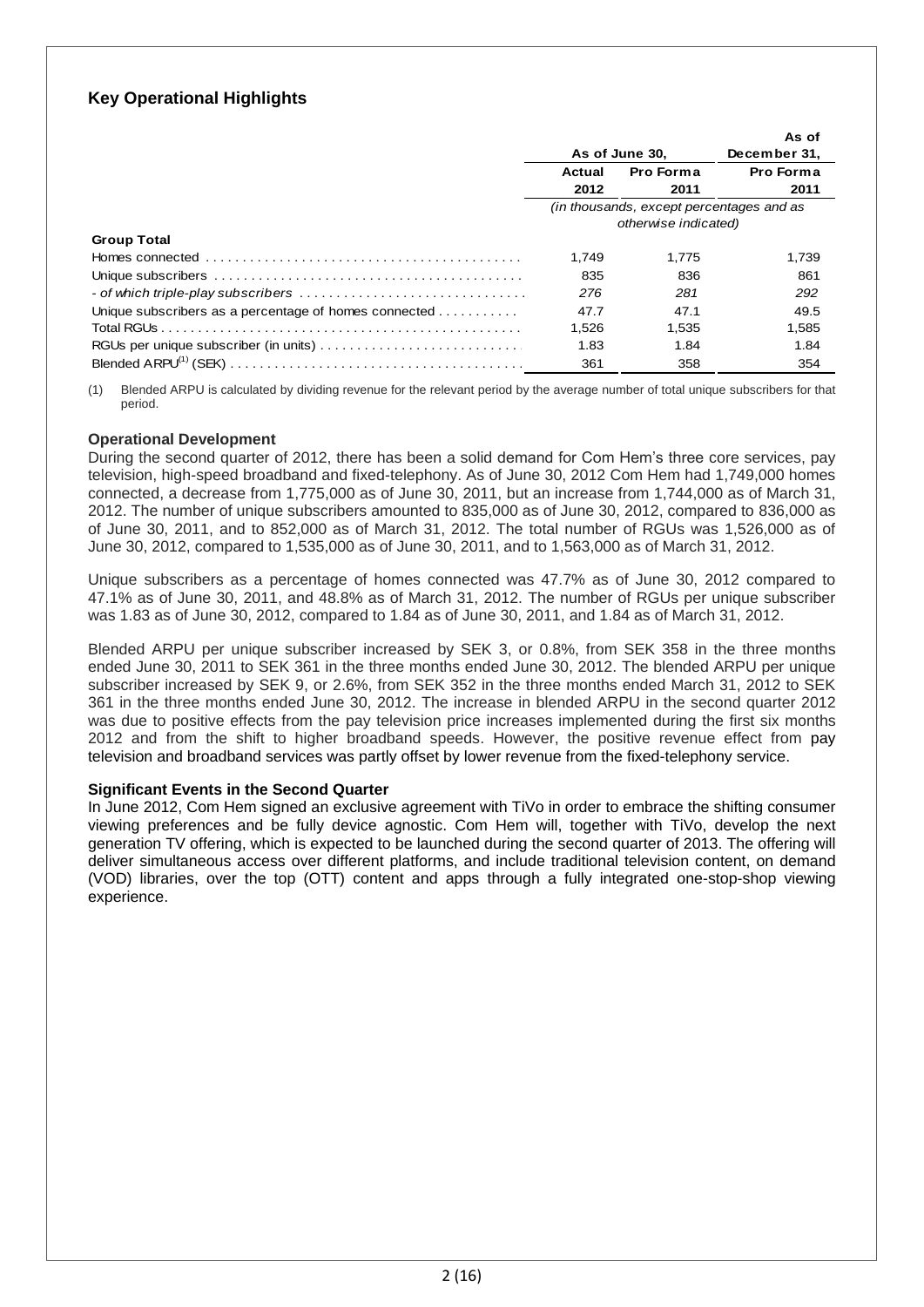## **RESULTS OF OPERATIONS AND FINANCIAL CONDITION**

*The following is a discussion and analysis of the results of operations and financial condition of the Group, based on the unaudited condensed consolidated financial statements of the NorCell Group as of and for the three months, and as of and for the six months ended June 30, 2012, and the unaudited pro forma condensed consolidated financial statements of the NCAC Group as of and for the three months and, as of and for the six months ended June 30, 2011.*

*You should read this discussion in conjunction with the condensed consolidated financial statements included elsewhere in this Interim Report.*

#### **Selected Financial Data**

As a consequence of the Acquisition in September 2011, and the following refinancing, it is not meaningful to present the selected condensed consolidated income statement below operating income, since the data is not comparable between the periods.

#### *Condensed Consolidated Actual and Pro Forma Income Statement*

|                                                                   | For the three months<br>ended June 30, |                   |         | For the six months<br>ended June 30, | For the<br>year ended<br>December 31, |
|-------------------------------------------------------------------|----------------------------------------|-------------------|---------|--------------------------------------|---------------------------------------|
|                                                                   | Pro Forma<br>Actual                    |                   | Actual  | Pro Forma                            | Pro Forma                             |
|                                                                   | 2012                                   | 2011              | 2012    | 2011                                 | 2011                                  |
|                                                                   |                                        | (SEK in millions) |         | (SEK in millions)                    | (SEK in millions)                     |
| Revenue $\ldots \ldots \ldots \ldots \ldots \ldots \ldots \ldots$ | 1.148                                  | 1.129             | 2.284   | 2.242                                | 4.520                                 |
| Cost of sales and services                                        | (569)                                  | (577)             | (1,150) | (1, 170)                             | (2,310)                               |
|                                                                   | 579                                    | 552               | 1,133   | 1,072                                | 2,211                                 |
|                                                                   | (332)                                  | (327)             | (663)   | (650)                                | (1,328)                               |
| Administrative expenses                                           | (66)                                   | (70)              | (121)   | (145)                                | (318)                                 |
| Other operating income and expense                                | (9)                                    | 0                 | (10)    | 2                                    | (259)                                 |
| Operating income                                                  | 172                                    | 156               | 340     | 279                                  | 306                                   |

(1) In the pro forma calculations, actual amortization of the former customer relations value has been deducted from selling expenses, and amortization of the current customer relations value has been added to selling expenses for the respective period, as if the Acquisition was consummated as of January 1, 2011.

#### **Revenue**

Revenue increased by SEK 18 million, or 1.6%, from SEK 1,129 million in the three months ended June 30, 2011, to SEK 1,148 million in the three months ended June 30, 2012 and by SEK 42 million, or 1.9%, from SEK 2,242 million in six months ended June 30, 2011, to SEK 2,284 million in the six months ended June 30, 2012. The increase was primarily due to higher revenue from pay television and high-speed broadband services, partly offset by a decrease in revenue from fixed-telephony services.

The table below sets forth, for each of the periods indicated, revenue by service:

|                      | For the three months<br>ended June 30. |                   |        | For the six months<br>ended June 30. | For the<br>year ended<br>December 31, |
|----------------------|----------------------------------------|-------------------|--------|--------------------------------------|---------------------------------------|
|                      | Pro Forma<br>Actual                    |                   | Actual | Pro Forma                            | Pro Forma                             |
|                      | 2012                                   | 2011              | 2012   | 2011                                 | 2011                                  |
|                      |                                        | (SEK in millions) |        | (SEK in millions)                    | (SEK in millions)                     |
|                      | 437                                    | 423               | 862    | 827                                  | 1.678                                 |
| High-Speed Broadband | 319                                    | 304               | 637    | 606                                  | 1.231                                 |
| Fixed-Telephony      | 129                                    | 143               | 262    | 289                                  | 564                                   |
|                      | 215                                    | 221               | 431    | 443                                  | 884                                   |
|                      | 48                                     | 38                | 92     | 77                                   | 163                                   |
| <b>Revenue</b>       | 1.148                                  | 1.129             | 2.284  | 2.242                                | 4.520                                 |

(1) Other represents revenue generated primarily from billing and late payment reminder fees as well as payments in kind received from content providers for services delivered, which the Group classifies as "barter revenue".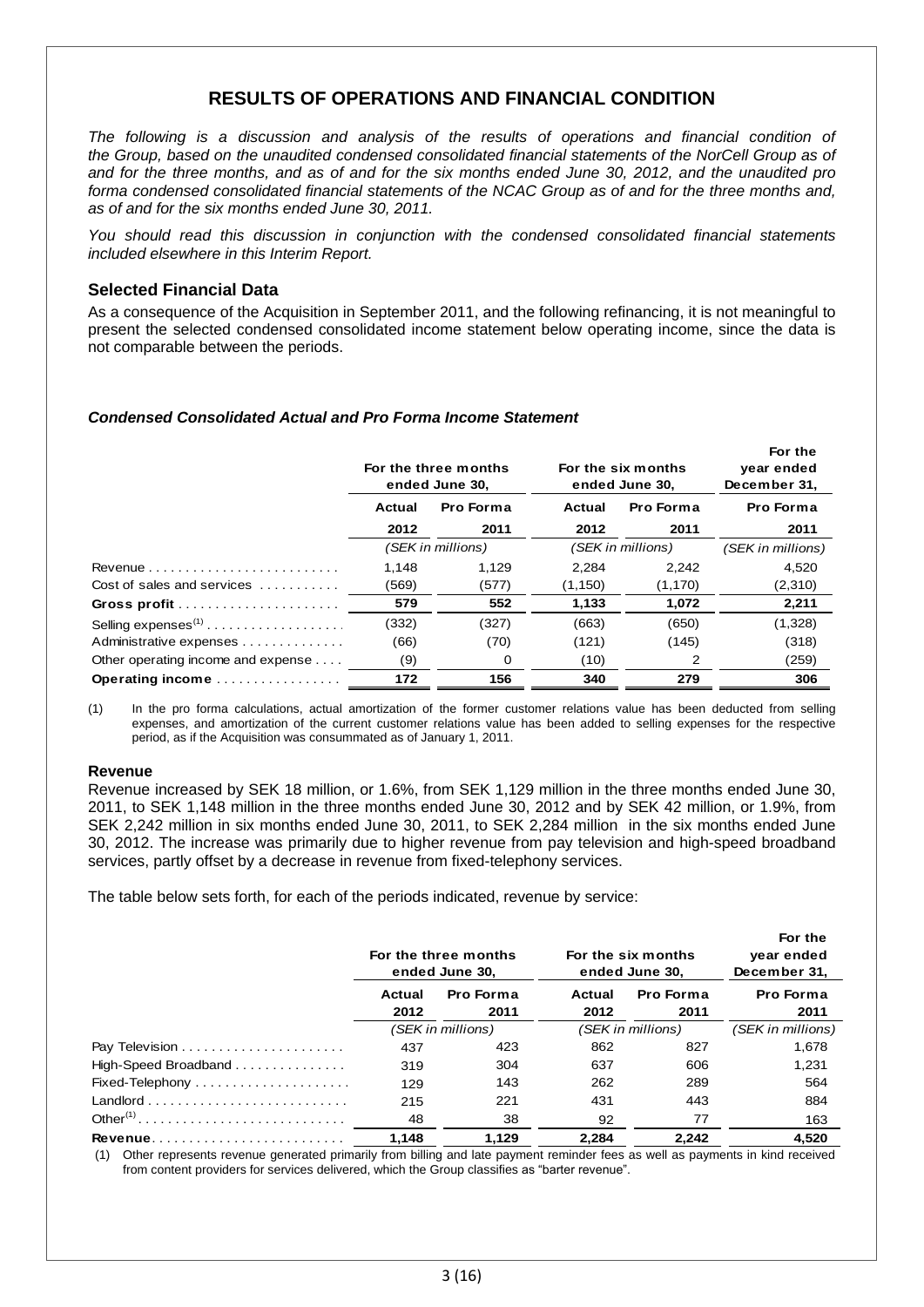The table below sets forth, for each of the periods indicated, RGUs by service:

|             |                            |                | As of          |
|-------------|----------------------------|----------------|----------------|
|             | As of June 30,             |                | December 31,   |
|             | <b>Pro Forma</b><br>Actual |                | Pro Forma      |
|             | 2012                       | 2011           | 2011           |
|             |                            | (in thousands) | (in thousands) |
| <b>RGUs</b> |                            |                |                |
|             | 621                        | 624            | 658            |
|             | 545                        | 537            | 551            |
|             | 360                        | 374            | 376            |
|             | 1,526                      | 1.535          | 1,585          |

The table below sets forth, for each of the periods indicated, ARPU by service:

|                                                      | For the three months<br>ended June 30, |           |               | For the six months<br>ended June 30, | For the<br>year ended<br>December 31, |
|------------------------------------------------------|----------------------------------------|-----------|---------------|--------------------------------------|---------------------------------------|
|                                                      | Actual                                 | Pro Forma | Actual        | <b>Pro Forma</b>                     | Pro Forma                             |
|                                                      | 2012                                   | 2011      | 2012          | 2011                                 | 2011                                  |
|                                                      | $(in$ SEK $)$                          |           | $(in$ SEK $)$ |                                      | (in SEK)                              |
| <b>ARPU</b>                                          |                                        |           |               |                                      |                                       |
|                                                      | 233                                    | 228       | 227           | 223                                  | 223                                   |
| $High-Speed$ Broadband $\ldots \ldots \ldots \ldots$ | 196                                    | 190       | 195           | 189                                  | 191                                   |
| Fixed-Telephony                                      | 118                                    | 128       | 120           | 130                                  | 127                                   |
|                                                      | 41                                     | 42        | 41            | 42                                   | 42                                    |

#### *Pay Television*

Revenue from pay television services increased by SEK 14 million, or 3.2%, from SEK 423 million in the three months ended June 30, 2011 to SEK 437 million in the three months ended June 30, 2012. The increase was a result of higher ARPU. ARPU increased by SEK 5, or 2.4%, from SEK 228 in the three months ended June 30, 2011 to SEK 233 in the three months ended June 30, 2012.

Revenue from pay television services increased by SEK 35 million, or 4.3%, from SEK 827 million in the six months ended June 30, 2011 to SEK 862 million in the six months ended June 30, 2012. The increase was a result of higher ARPU. ARPU increased by SEK 4, or 1.9%, from SEK 223 in the six months ended June 30, 2011 to SEK 227 in the six months ended June 30, 2012.

The increased ARPU in both the second quarter and the first six months 2012 was an effect of price increases implemented during the first six months in 2012. The ARPU effect was partly offset by a decrease in RGUs of approximately 3,000, or 0.5%, from approximately 624,000 as of June 30, 2011 to approximately 621,000 as of June 30, 2012. However, the revenue impact from the price increases more than offset the revenue impact from the lower pay television customer base as of June 30, 2012.

#### *High-Speed Broadband*

Revenue from high-speed broadband services increased by SEK 15 million, or 5.0%, from SEK 304 million in the three months ended June 30, 2011 to SEK 319 million in the three months ended June 30, 2012. ARPU increased by SEK 6, or 3.1%, from SEK 190 in the three months ended June 30, 2011 to SEK 196 in the three months ended June 30, 2012.

Revenue from high-speed broadband services increased by SEK 31 million, or 5.1%, from SEK 606 million in the six months ended June 30, 2011 to SEK 637 million in the six months ended June 30, 2012. ARPU increased by SEK 6, or 3.2%, from SEK 189 in the six months ended June 30, 2011 to SEK 195 in the six months ended June 30, 2012.

The revenue increase in both the second quarter and the first six months 2012 was primarily due to increased ARPU, which is an effect of Com Hem's strategy to meet customer demand for higher broadband speed services. Revenue also increased due to an increase in RGUs, mainly as a result of competitive offerings. High-speed broadband RGUs increased by approximately 8,000, or 1.4%, from approximately 537,000 as of June 30, 2011 to approximately 545,000 as of June 30, 2012.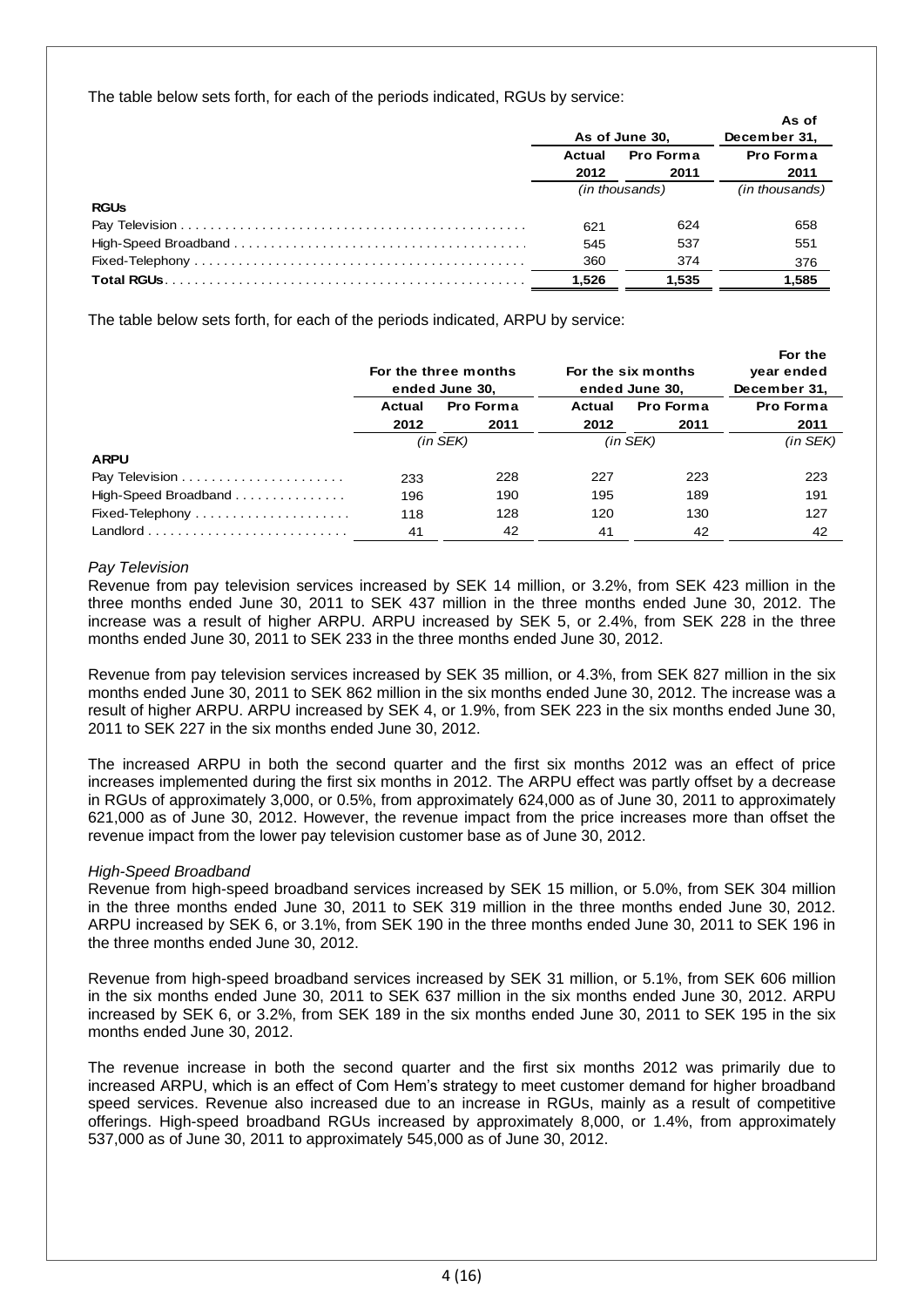#### *Fixed-Telephony*

Revenue from fixed-telephony services decreased by SEK 14 million, or 9.9%, from SEK 143 million in the three months ended June 30, 2011 to SEK 129 million in the three months ended June 30, 2012. Fixedtelephony RGUs decreased by approximately 14,000, or 3.6%, from approximately 374,000 as of June 30, 2011 to approximately 360,000 as of June 30, 2012. ARPU decreased by SEK 10, or 7.7%, from SEK 128 in the three months ended June 30, 2011 to SEK 118 in the three months ended June 30, 2012.

Revenue from fixed-telephony services decreased by SEK 27 million, or 9.2%, from SEK 289 million in the six months ended June 30, 2011 to SEK 262 million in the six months ended June 30, 2012. ARPU decreased by SEK 11, or 8.3%, from SEK 130 in the six months ended June 30, 2011 to SEK 120 in the six months ended June 30, 2012.

The decrease in ARPU is largely a result of lower usage of fixed-telephony services as an effect of the fixed to mobile substitution.

#### *Landlord*

Revenue from landlord services decreased by SEK 6 million, or 2.8%, from SEK 221 million in the three months ended June 30, 2011 to SEK 215 million in the three months ended June 30, 2012, and by SEK 12 million, or 2.7%, from SEK 443 million in the six months ended June, 2011 to SEK 431 million in the six months ended June 30, 2012.

The decrease in revenue in both the second quarter and the first six months 2012 was primarily due to a reduction in ARPU from landlord customers as a result of contract re-negotiations. This was partly offset by annual price index increases. The revenue was also affected by the termination of a large landlord customer contract in December 2011.

#### *Other*

Other revenue increased by SEK 10 million, or 26.9%, from SEK 38 million in the three months ended June 30, 2011 to SEK 48 million in the three months ended June 30, 2012 and by SEK 14 million, or 18.4 %, from SEK 77 million in the six months ended June 30, 2011 to SEK 92 million in the six months ended June 30, 2012. The increase in revenue is mainly explained by higher service provider revenue in iTUX, the Group's communications operator, and increased invoicing fees.

#### **Cost of Sales and Services**

Cost of sales and services decreased by SEK 8 million, or 1.4%, from SEK 577 million in the three months ended June 30, 2011 to SEK 569 million in the three months ended June 30, 2012. As a percentage of revenue, cost of sales and services decreased from 51.1% in the three months ended June 30, 2011 to 49.6% in the three months ended June 30, 2012.

Cost of sales and services decreased by SEK 20 million, or 1.7%, from SEK 1,170 million in the six months ended June 30, 2011 to SEK 1,150 million in the six months ended June 30, 2012. As a percentage of revenue, cost of sales and services decreased from 52.2% in the six months ended June 30, 2011 to 50.4% in the six months ended June 30, 2012.

The decrease in cost of sales and services in both the second quarter and the first six months was mainly due to lower depreciation and amortization, lower pay television content costs and lower interconnect traffic costs for fixed-telephony services. This was partly offset by higher production costs in iTUX, higher costs for fibre and ducting, as well as increased costs for staff.

#### **Selling Expenses**

Selling expenses increased by SEK 5 million, or 1.6%, from SEK 327 million in the three months ended June 30, 2011 to SEK 332 million in the three months ended June 30, 2012. As a percentage of revenue, selling expenses were 28.9% in the three months ended June 30, 2011, which is the same percentage as in the three months ended June 30, 2012.

Selling expenses increased by SEK 13 million, or 2.0%, from SEK 650 million in the six months ended June 30, 2011 to SEK 663 million in the six months ended June 30, 2012. As a percentage of revenue, selling expenses were 29.0% in the six months ended June 30, 2011, which is the same percentage as in the six months ended June 30, 2012.

The increase in selling expenses in both the second quarter and the first six months was mainly due to higher depreciation and amortization as well as higher cost for staff, including personnel, consultants and outsourcing of customer service overflow volumes. The increase was partly offset by lower marketing and sales costs.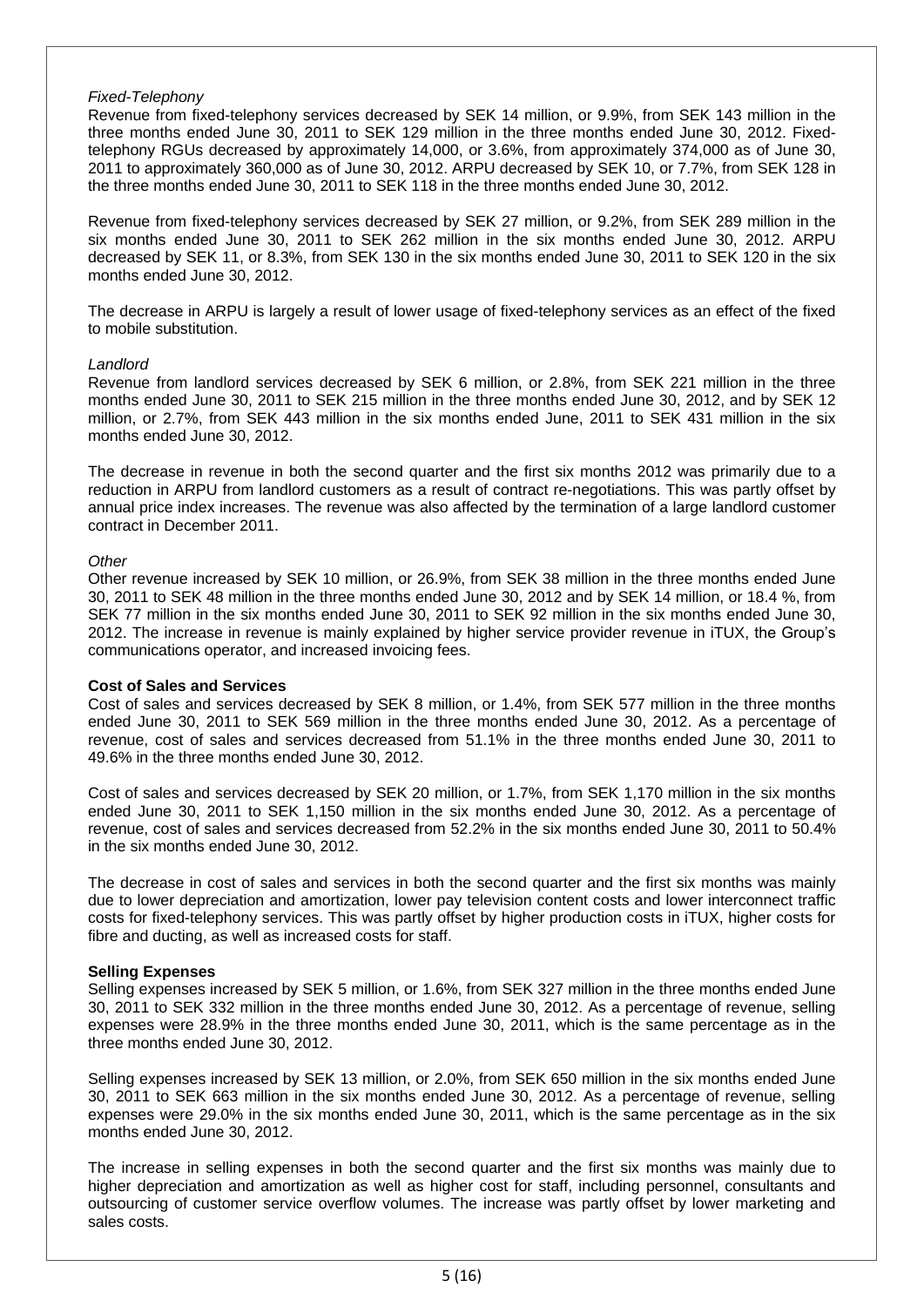#### **Administrative Expenses**

Administrative expenses decreased by SEK 4 million, or 5.8%, from SEK 70 million in the three months ended June 30, 2011 to SEK 66 million in the three months ended June 30, 2012. As a percentage of revenue, administrative expenses decreased from 6.2% in the three months ended June 30, 2011 to 5.8% in the three months ended June 30, 2012.

Administrative expenses decreased by SEK 24 million, or 16.5%, from SEK 145 million in the six months ended June 30, 2011 to SEK 121 million in the six months ended June 30, 2012. As a percentage of revenue, administrative expenses decreased from 6.5% in the six months ended June 30, 2011 to 5.3% in the six months ended June 30, 2012.

The decrease in administrative expenses in the first six months of 2012 was mainly due to lower depreciation and amortization and lower cost for staff and other operating costs. The decrease in staff and other operating costs was primarily due to no non-recurring costs for lawyers and consultants relating to the Acquisition in 2011 in the first six months of 2012, compared to the corresponding first six months of 2011.

#### **Other Operating Income and Expense**

Net other operating items were SEK 9 million lower and decreased from a net operating income of SEK 0.5 million in the three months ended June 30, 2011 to a net operating expense of SEK 9 million in the three months ended June 30, 2012.

Net other operating items were SEK 12 million lower and decreased from a net operating income of SEK 2 million in the six months ended June 30, 2011 to a net operating expense of SEK 10 million in the six months ended June 30, 2012.

#### **Operating Income**

Operating income increased by SEK 16 million, or 10.4%, from SEK 156 million in the three months ended June 30, 2011 to SEK 172 million in the three months ended June 30, 2012, and by SEK 60 million, or 21.6%, from SEK 279 million in the six months ended June 30, 2011 to SEK 340 million in the six months ended June 30, 2012.

The increase in operating income was due to higher revenue in combination with lower cost of sales and services and administrative expenses, partly offset by increased selling expenses and other operating income and expense.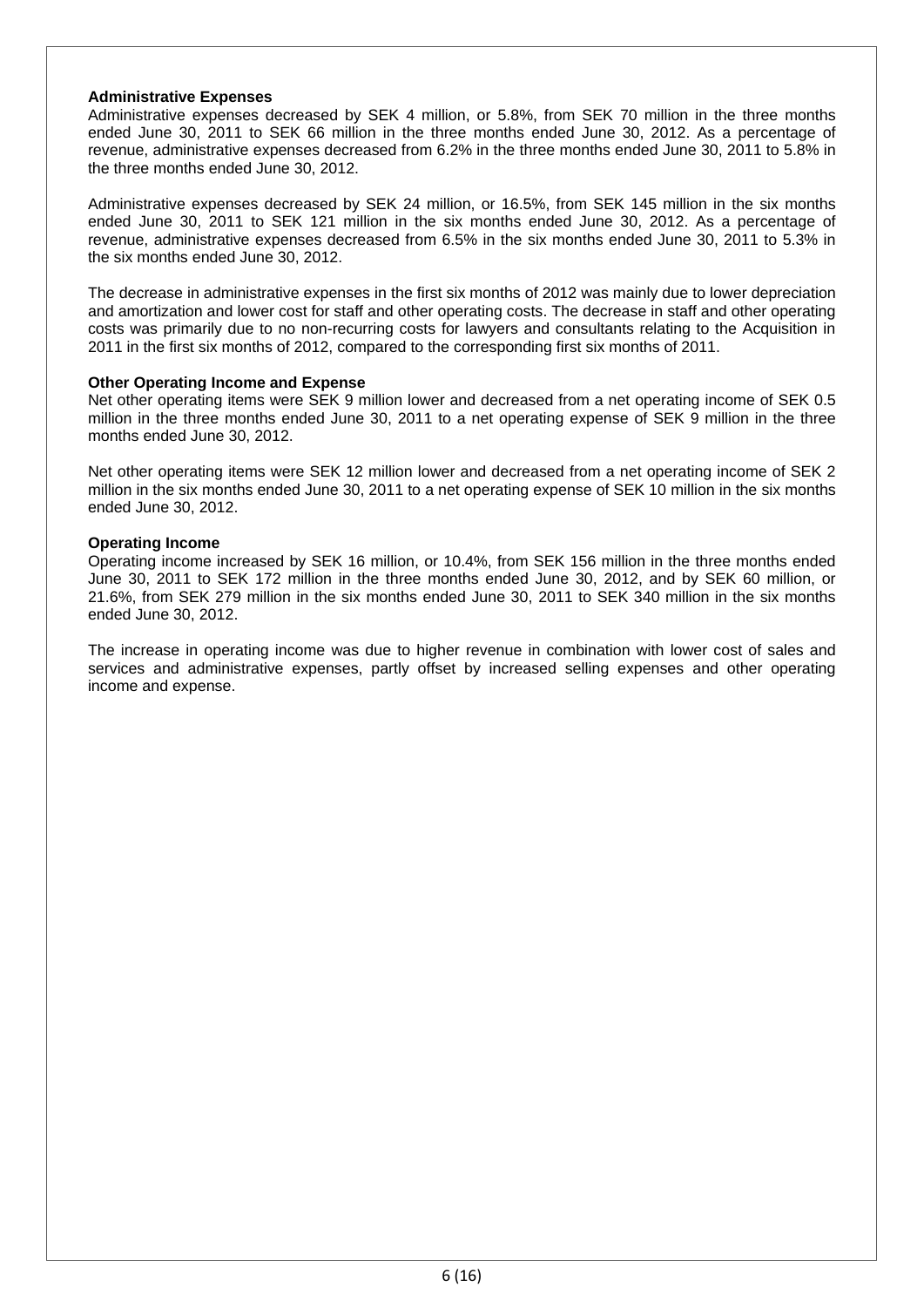#### **Reconciliation of Operating Income to Adjusted EBITDA**

|                                                         | For the three months<br>ended June 30, |                   |        | For the six months<br>ended June 30, | For the<br>year ended<br>December 31, |
|---------------------------------------------------------|----------------------------------------|-------------------|--------|--------------------------------------|---------------------------------------|
|                                                         | Actual                                 | Pro Forma         | Actual | Pro Forma                            | Pro Forma                             |
|                                                         | 2012                                   | 2011              | 2012   | 2011                                 | 2011                                  |
|                                                         |                                        | (SEK in millions) |        | (SEK in millions)                    | (SEK in millions)                     |
| Operating Income                                        | 172                                    | 156               | 340    | 279                                  | 306                                   |
| Disposals and w rite-dow $n^{(1)}$                      |                                        | (0)               |        | (0)                                  | 12                                    |
| Adjusted depreciation and amortization <sup>(2)</sup> . | 358                                    | 364               | 717    | 733                                  | 1,453                                 |
| Non-recurring costs                                     | 10                                     | 10                | 16     | 22                                   | 326                                   |
| Operating currency loss/gain                            |                                        |                   | (0)    | 0                                    | 2                                     |
| Reported Underlying EBITDA                              | 541                                    | 531               | 1,073  | 1,034                                | 2,098                                 |
| Expensed retail subsidies                               | 8                                      | 10                | 17     | 21                                   | 40                                    |
| Adjusted EBITDA                                         | 549                                    | 542               | 1.090  | 1.055                                | 2.138                                 |

(1) Disposals in 2011 are related to modems and STBs.

 $\langle 2 \rangle$  Adjusted depreciation and amortization consist of depreciation and amortization expenses recorded in the income statement under each of cost of sales and services, selling expenses and administrative expenses. In the pro forma calculations, actual amortization of the former customer relations value has been deducted from selling expenses, and amortization of the current customer relations value has been added to selling expenses for the respective period, as if the Acquisition was consummated as of January 1, 2011.

#### **Adjusted depreciation and amortization**

Adjusted depreciation and amortization decreased by SEK 6 million, or 1.7%, from SEK 364 million in the three months ended June 30, 2011 to SEK 358 million in the three months ended June 30, 2012, and by SEK 16 million, or 2.2%, from SEK 733 million in the six months ended June 30, 2011 to SEK 717 million in the six months ended June 30, 2012. The decrease was primarily due to certain fixed assets having been fully written off at the end of their depreciation schedules in 2011.

#### **Non-recurring costs**

Non-recurring costs remained at the same level in the three months ended June 30, 2012 compared to the same period 2011. In the first six months ended June 30, 2012 compared to the corresponding period in 2011, non-recurring costs decreased by SEK 6 million, or 25.3%, from SEK 22 million in the six months ended June 30, 2011 to SEK 16 million in the six months ended June 30, 2012. The decrease in nonrecurring costs was primarily due to no cost in 2012 for the Spacenet de-installation, completed during the first six months of 2011.

#### **Adjusted EBITDA**

Adjusted EBITDA increased by SEK 8 million, or 1.4%, from SEK 542 million in the three months ended June 30, 2011 to SEK 549 million in the three months ended June 30, 2012. As a percentage of revenue, Adjusted EBITDA decreased from 48.0% in the three months ended June 30, 2011 to 47.9 % in the three months ended June 30, 2012.

Adjusted EBITDA increased by SEK 35 million, or 3.3%, from SEK 1,055 million in the six months ended June 30, 2011 to SEK 1,090 million in the six months ended June 30, 2012. As a percentage of revenue, Adjusted EBITDA increased from 47.1% in the six months ended June 30, 2011 to 47.7 % in the six months ended June 30, 2012.

The increase in Adjusted EBITDA in both the second quarter and in the first six months of 2012, and in Adjusted EBITDA margin in the first six months of 2012 were primarily due to an increase in revenue from the residential subscribers as a result of the ARPU increase from both pay television and high-speed broadband, without a corresponding increase in costs.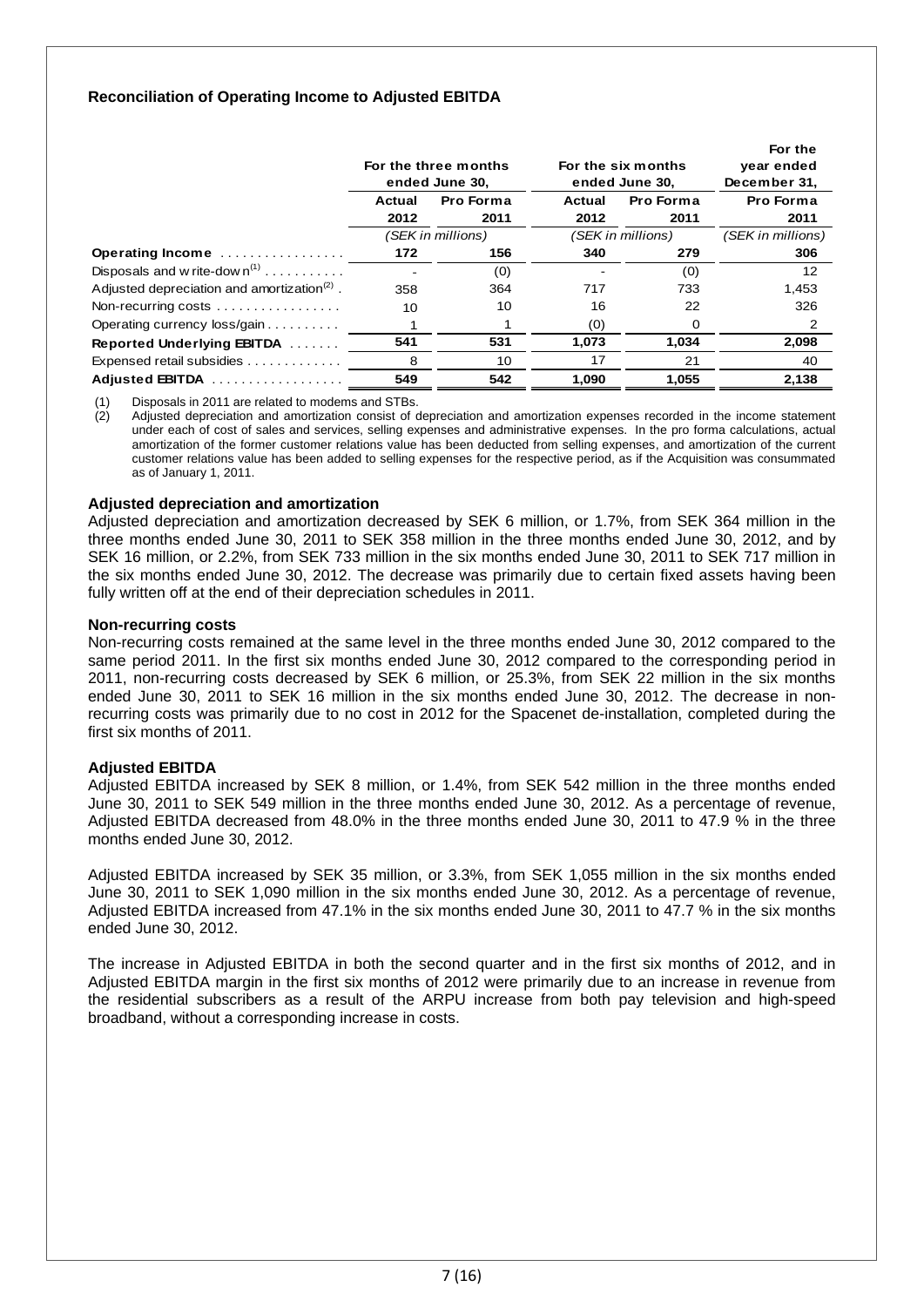#### **Operating Free Cash Flow**

The table below sets forth the operating free cash flow for the three months ended June 30, 2012 and 2011, and for the six months ended June 30, 2012 and 2011.

|                                            |                      |                   |        |                    | For the           |
|--------------------------------------------|----------------------|-------------------|--------|--------------------|-------------------|
|                                            | For the three months |                   |        | For the six months | year ended        |
|                                            |                      | ended June 30,    |        | ended June 30,     | December 31,      |
|                                            | Actual               | Pro Forma         | Actual | Pro Forma          | Pro Forma         |
|                                            | 2012                 | 2011              | 2012   | 2011               | 2011              |
|                                            |                      | (SEK in millions) |        | (SEK in millions)  | (SEK in millions) |
| Adjusted EBITDA                            | 549                  | 542               | 1,090  | 1,055              | 2,138             |
| Expensed retail subsidies                  | (8)                  | (10)              | (17)   | (21)               | (40)              |
| Reported Underlying EBITDA                 | 541                  | 531               | 1,073  | 1,034              | 2,098             |
| One-off items <sup><math>(1)</math></sup>  | (11)                 | (11)              | (16)   | (22)               | (327)             |
| Adjustments for items not included in cash |                      |                   |        |                    |                   |
|                                            | 10                   | 0                 | 17     |                    | 3                 |
| Change in net w orking capital             | (25)                 | 27                | (197)  | 3                  | 257               |
| Capital expenditures                       | (191)                | (152)             | (389)  | (264)              | (734)             |
| Draw down leasing facilities               |                      | 47                | 15     | 58                 | 122               |
| Operating Free Cash Flow                   | 324                  | 442               | 503    | 810                | 1,419             |

(1) Including non-recurring costs and operating currency loss/gain

(2) Including change in pension provisions, change in other provisions and other items not included in the cash flow

#### **Operating Free Cash Flow for the Three Months Ended June 30, 2012 and 2011**

Operating free cash flow decreased by SEK 118 million, or 26.7%, from SEK 442 million in the three months ended June 30, 2011 to SEK 324 million in the three months ended June 30, 2012. The decrease in the second quarter compared to the corresponding quarter in 2011, was mainly due to less favorable change in net working capital during the period and higher capital expenditures. Also, no capital expenditures were financed with funds available under the leasing facility during the second quarter of 2012, compared to SEK 47 million in the second quarter of 2011.

The Group's net working capital increased by SEK 25 million in the three months ended June 30, 2012, affecting the operating free cash flow negatively, compared to a decrease in net working capital by SEK 27 million in the three months ended June 30, 2011. The difference in the net working capital change between the two quarters, was primarily due to extraordinary high accounts payable as of June 30, 2011, which were related to the sales process of the NCAC Group.

Capital expenditures increased by SEK 39 million, or 25.4%, from SEK 152 million in the three months ended June 30, 2011 to SEK 191 million in the three months ended June 30, 2012. The increase in capital expenditures was mainly due to the investments in a new TV platform and higher volumes of installed and upgraded households within the Com Hem network and in open networks (iTUX) during the three months ended June 30, 2012. The increase was partly offset by lower volumes of purchased customer-premises equipment in the three months ended June 30, 2012.

#### **Operating Free Cash Flow for the Six Months Ended June 30, 2012 and 2011**

Operating free cash flow decreased by SEK 307 million, or 37.9%, from SEK 810 million in the six months ended June 30, 2011 to SEK 503 million in the six months ended June 30, 2012. The decrease in the first six months 2012 compared to the corresponding period in 2011 was mainly due to increase in net working capital in the period and higher capital expenditures. Also, less capital expenditures was financed with funds available under the leasing facility during the first six months of 2012, compared to the same period in 2011.

The Group's net working capital increased by SEK 197 million in the six months ended June 30, 2012, affecting the operating free cash flow negatively, compared to a decrease in net working capital of SEK 3 million in the six months ended June 30, 2011. As of December 31, 2011, accounts payable were extraordinary high due to invoices held in balance, which were related to the Acquisition and paid during the first quarter in 2012. Also, in March 2012, Com Hem AB changed the invoicing policy for card fees, from invoicing six months in advance to invoicing one month in advance, affecting net working capital negatively in the six months ended June 30, 2012, compared to the six months ended June 30, 2011.

Capital expenditures increased by SEK 125 million, or 47.3%, from SEK 264 million in the six months ended June 30, 2011 to SEK 389 million in the six months ended June 30, 2012. The increase in capital expenditures was mainly due to timing differences in the purchase of customer-premises equipment,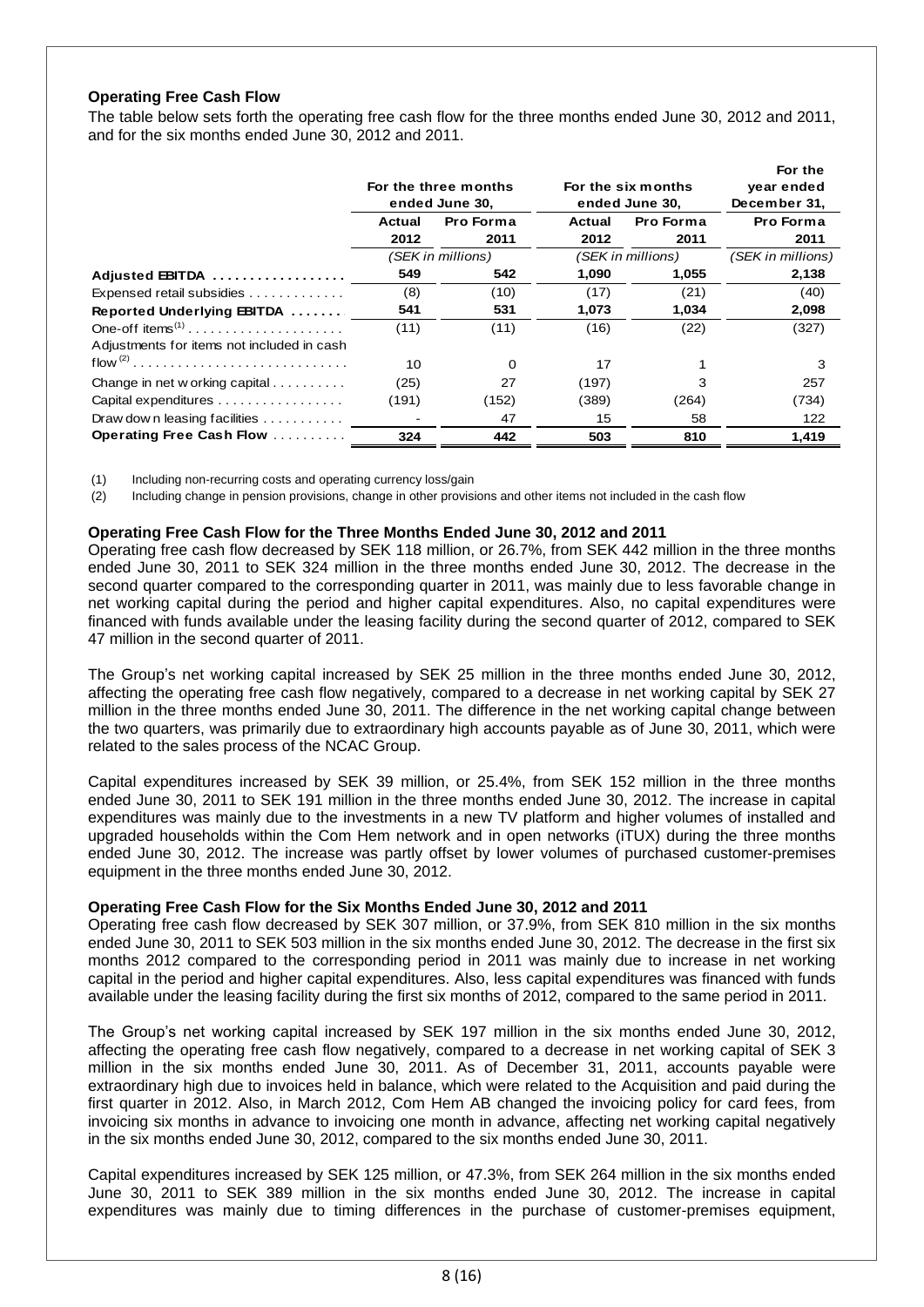investments in a new TV platform and higher volumes of installed and upgraded households within the Com Hem network and within open networks (iTUX) during the six months ended June 30, 2012.

#### **Debt and Liquidity**

The Group maintains cash and cash equivalents to fund the day-to-day requirements of the business. The principal source of liquidity on an on-going basis is the operating cash flow, as well as drawings under the Capex Facility and the Revolving Credit Facility. Com Hem's ability to generate cash from operations will depend on the future operating performance, which is to some extent dependent on general economic, financial, competitive, market, regulatory and other factors, many of which are beyond the Group's control.

The table below sets forth the debt, available liquidity and leverage as of June 30, 2012<sup>(1)</sup>.

|                                          |                     | As of June 30, 2012                        |                |                  |                       |
|------------------------------------------|---------------------|--------------------------------------------|----------------|------------------|-----------------------|
| <b>Tranches</b>                          | Nominal<br>currency | <b>Total</b><br>outstanding<br>debt (MSEK) | Undrawn amount | Maturity<br>date | Interest rate         |
| Term Loan A $\ldots$                     | <b>SEK</b>          | 1,508                                      |                | 2017             | STIBOR 3M + 4.25%     |
| Term Loan B1                             | <b>SEK</b>          | 1,216                                      |                | 2017             | STIBOR 3M + 5.00%     |
| Term Loan B2                             | <b>EUR</b>          | 2,672                                      |                | 2018             | EURIBOR $3M + 5.00\%$ |
| Capex Expenditures Facility              | <b>SEK</b>          |                                            | 750            | 2017             | STIBOR 3M + 4.25%     |
| Revolving Credit Facility <sup>(2)</sup> | <b>SEK</b>          | 54                                         | 446            | 2017             | STIBOR 3M + 4.25%     |
| Bank Debt                                |                     | 5.450                                      | 1,196          |                  |                       |
| Senior Secured Notes                     | <b>SEK</b>          | 3,492                                      |                | 2018             | 9.25%<br>Fixed -      |
| Senior Notes                             | <b>EUR</b>          | 2,524                                      |                | 2019             | Fixed - 10.75%        |
| Bank & Notes Debt                        |                     | 11,466                                     | 1,196          |                  |                       |
| Cash and Cash Equivalents                | <b>SEK</b>          | (634)                                      |                |                  |                       |
| Cash Net Debt                            |                     | 10,832                                     | 1,196          |                  |                       |
|                                          |                     |                                            | 2,198          |                  |                       |
|                                          |                     |                                            | 4.9x           |                  |                       |

(1) Please note that the above table is not comparable with the non-current interest bearing liabilities presented in "*Condensed Consolidated Financial Statements – Condensed Consolidated Balance Sheet"*. In the condensed consolidated balance sheet, the credit facilities are net of unamortized capitalization of transaction costs and original issue discount. Also, please note that the above table excludes leasing debt.

(2) The total amount drawn under the Revolving Credit Facility is used for a bank guarantee.

#### **Cash Balance and Availability of Funds**

As of June 30, 2012 the Group held SEK 634 million of cash and cash equivalents. Under the Senior Credit Facilities Agreement, the Group has access to an additional committed Capital Expenditures Facility of SEK 750 million and an additional committed SEK 446 million under the Revolving Credit Facility.

#### **Currency and Interest Rate Risks**

The Group's translation exposure arises due to debt obligations in EUR. As of June 30, 2012 the Group's debt obligations in EUR amounted to EUR 591 million (EUR 304 million in bank debt and EUR 287 million in notes) compared to EUR 593 million (EUR 306 million in bank debt and EUR 287 million in notes) as of March 31, 2012, and EUR 608 million (EUR 321 million in bank debt and EUR 287 million in notes) as of December 31, 2011. The Group has hedged 100% of the EUR denominated interest payments until 2015, and part of the EUR denominated principal.

To decrease the Group's interest rate risks, interest rate derivatives have been entered into. The derivatives are measured at fair value, and are recognized in net profit or loss for the period. As of June 30, 2012, the fair value of the interest rate derivatives amounted to SEK (160) million compared to a fair value of SEK (127) million as of March 31, 2012 and a fair value of SEK (100) million as of December 31, 2011.

#### **Leverage Ratio**

As of June 30, 2012 the Group's cash net debt to Adjusted EBITDA ratio was 4.9x, compared to 5.1x as of March 31, 2012 and 5.0x as of December 31, 2011.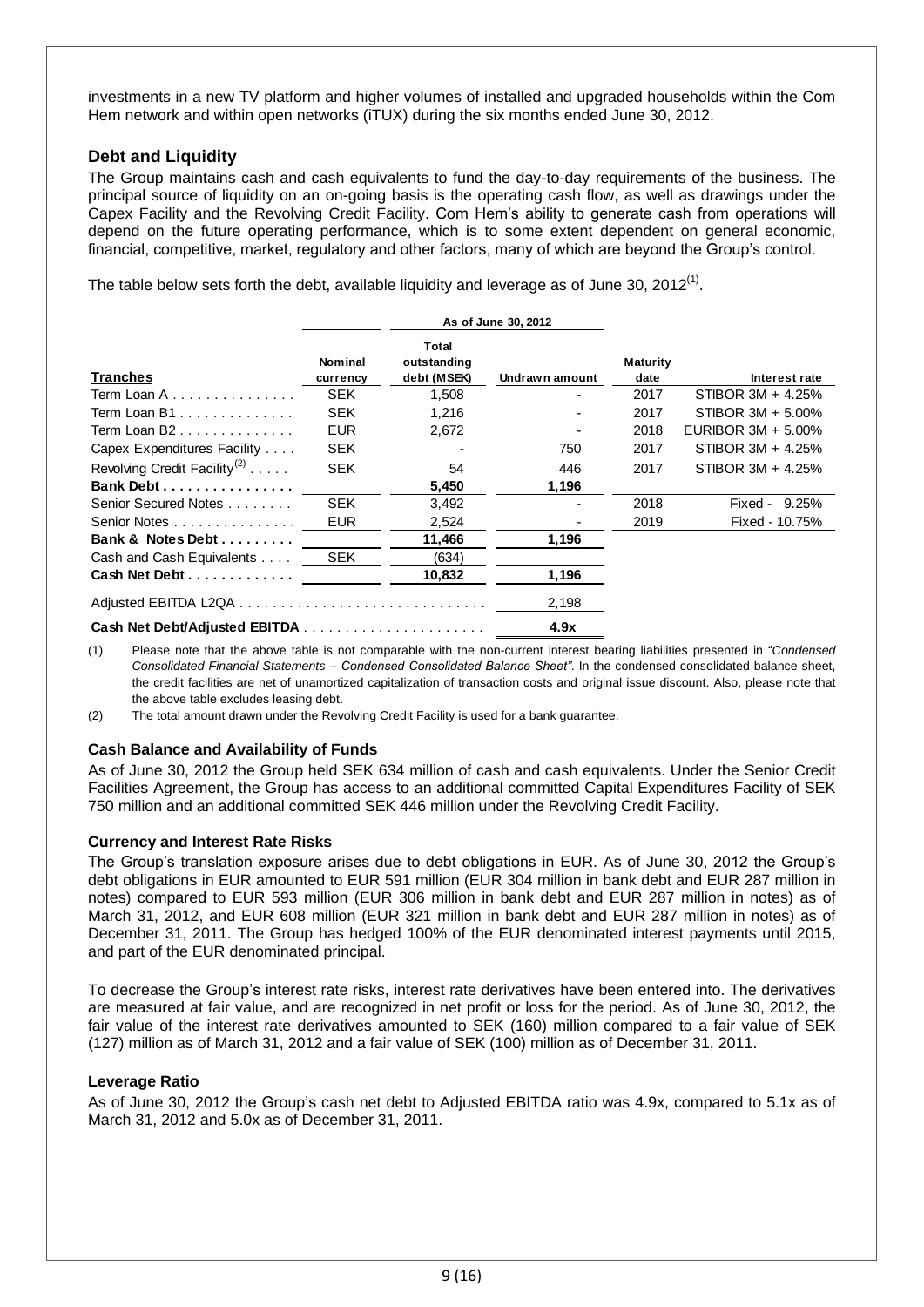## **PRESENTATION OF FINANCIAL AND OTHER INFORMATION**

This Interim Report presents the following financial information:

- The unaudited condensed consolidated financial statements of the NorCell Sweden Holding 2 (publ) Group as of and for the three months ended June 30, 2012, and as of and for the six months ended June 30, 2012. These accounts have been prepared in accordance with International Financial Reporting Standards as adopted by the European Union ("**IFRS**").
- The selected unaudited pro forma consolidated financial data of the NCAC Group as of and for the three months ended June 30, 2011, and as of and for the six months ended June 30, 2011, which has been derived from the unaudited management accounts. These accounts have been prepared in accordance with IFRS.
- The selected unaudited pro forma consolidated financial data as of and for the year ended December 31, 2011, which has been derived from the unaudited management accounts for the NCAC Group for the period January 1, 2011 to September 28, 2011, and from the audited consolidated financial statements of the NorCell Group for the period July 12, 2011 to December 31, 2011. Between July 12, 2011 and September 28, 2011, the NorCell companies were dormant holding companies. These accounts have been prepared in accordance with IFRS.

#### **Pro Forma Calculations**

The selected unaudited pro forma financial data for 2011 has been calculated using the current amortization on the current customer relations value that arose in the connection with the Acquisition, as if the Acquisition was consummated January 1, 2011, as described in the Annual Report for 2011.

#### **Non-IFRS Financial Measures**

The following financial measures included in this Interim Report are not measures of financial performance or liquidity under IFRS:

|                                                                    | For the three months<br>ended June 30, |      |                   | For the six months<br>ended June 30, | For the<br>year ended<br>December 31, |
|--------------------------------------------------------------------|----------------------------------------|------|-------------------|--------------------------------------|---------------------------------------|
|                                                                    | Pro Forma<br>Actual                    |      | Actual            | Pro Forma                            | Pro Forma                             |
|                                                                    | 2012                                   | 2011 | 2012              | 2011                                 | 2011                                  |
|                                                                    | (SEK in millions)                      |      | (SEK in millions) |                                      | (SEK in millions)                     |
| Reported Underlying EBITDA <sup>(1)</sup>                          | 541                                    | 531  | 1 0 7 3           | 1 0 3 4                              | 2 0 9 8                               |
| Reported Underlying EBITDA margin (in %) $(2)$ .                   | 47,2                                   | 47,0 | 47,0              | 46.1                                 | 46,4                                  |
| Adjusted EBITDA <sup>(3)</sup>                                     | 549                                    | 542  | 1 0 9 0           | 1 0 5 5                              | 2 1 3 8                               |
| Adjusted EBITDA margin (in %) <sup>(4)</sup>                       | 47,9                                   | 48.0 | 47,7              | 47.1                                 | 47,3                                  |
| Operating Free Cash Flow <sup>(5)</sup>                            | 324                                    | 442  | 503               | 810                                  | 1419                                  |
| Operating Free Cash Flow margin (in %) $^{(6)}$                    | 28,2                                   | 39.2 | 22,0              | 36.1                                 | 31,4                                  |
| Adjusted depreciation and amortization <sup><math>(7)</math></sup> | 358                                    | 364  | 717               | 733                                  | 1453                                  |

- (1) Reported Underlying EBITDA is defined as net profit/(loss) for the period before income taxes, net financial items, write-downs, depreciation and amortization, non-recurring costs and operating currency gain/(loss) ("**Reported Underlying EBITDA**"). Depreciation and amortization is recorded under costs of sales and services (depreciation and amortization on fixed tangible and intangible assets related to production), selling expenses (depreciation and amortization on fixed tangible and intangible assets related to the sales function) and administrative expenses (depreciation and amortization on fixed tangible and intangible assets related to administrative functions). For a reconciliation of Operating Income to Reported Underlying EBITDA, see *"Results of Operations and Financial Condition* - *Reconciliation of Operating Income to Adjusted EBITDA"*.
- (2) Reported Underlying EBITDA margin is calculated as Reported Underlying EBITDA as a percentage of revenue.
- (3) Adjusted EBITDA is defined as Reported Underlying EBITDA less expense associated with retail subsidies, which consist of subsidies paid to retailers for the sale of set-top boxes ("STBs") that can be associated with individual subscriber agreements. Due to the enhancement of Com Hem's support systems, the Group has as from January 1, 2011, reported the portion of retail subsidies paid in cash that can be associated with individual subscriber agreements as fixed intangible assets in accordance with IFRS. Prior to this date, these expenses were accounted for as prepaid expenses and expensed over a period of 36 months. Expenses for retail subsidies in the three months and the six months ended June 30, 2012 respectively relate to retail subsidies paid in prior periods.
- (4) Adjusted EBITDA margin is calculated as Adjusted EBITDA as a percentage of revenue.
- (5) Operating Free Cash Flow is calculated as Reported Underlying EBITDA less non-recurring costs, plus operating currency loss/gain plus total adjustments for items not included in cash flow, less change in net working capital, less capital expenditures in fixed tangible and intangible assets not funded by leasing, plus sales of property, plant and equipment, less acquisition of subsidiaries and related payments ("**Operating Free Cash Flow**"). For a reconciliation of Adjusted EBITDA to Operating Free Cash Flow, see "*Results of Operations and Financial Condition*".
- (6) Operating Free Cash Flow margin is calculated as Operating Free Cash Flow as a percentage of revenue.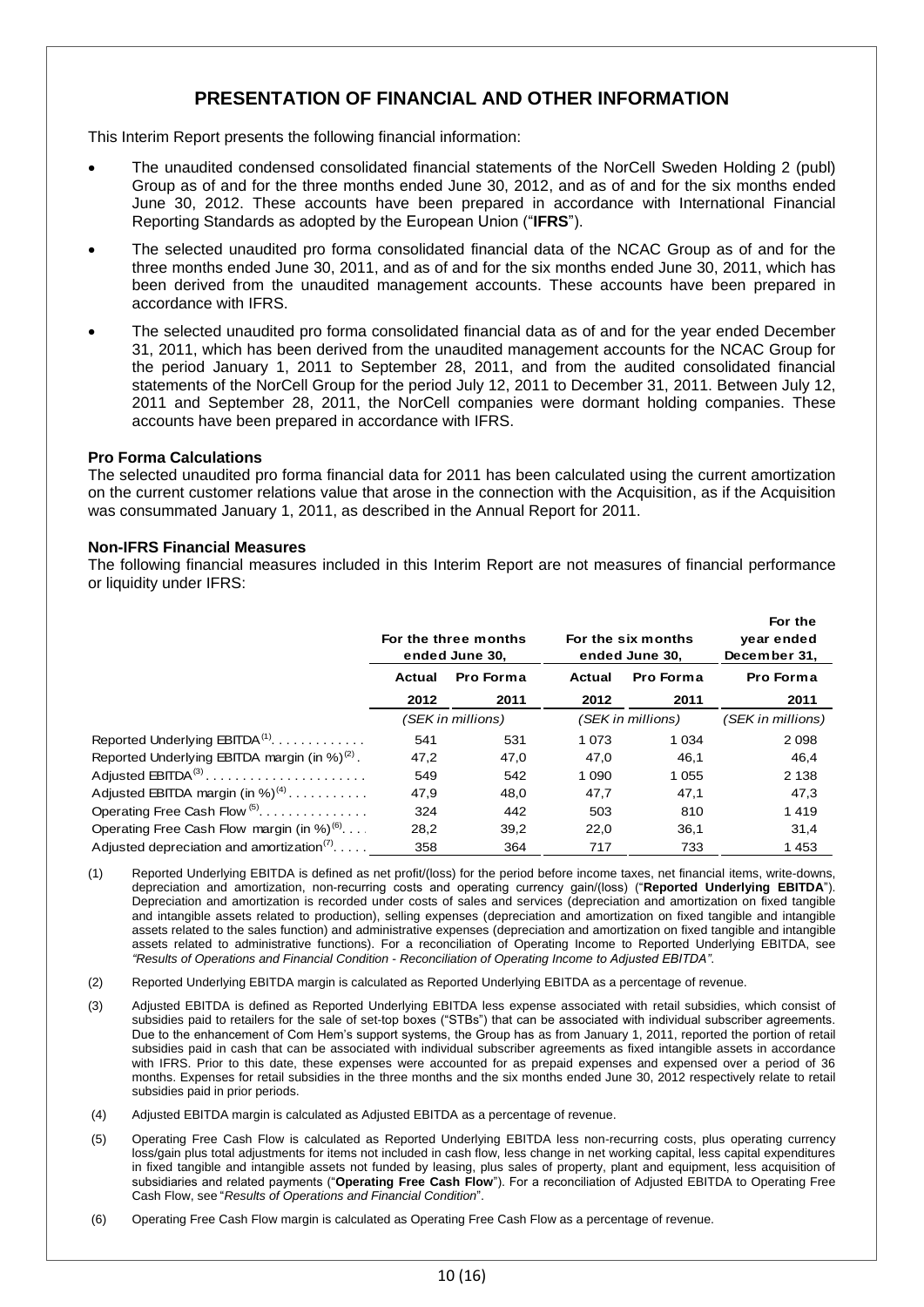(7) Adjusted depreciation and amortization consists of actual depreciation and amortization of cost of sales and services, selling expenses and administrative expenses recorded in the income statement in each of the periods, less actual amortization of the former value on customer relations recognized in selling expenses in the respective period, plus pro forma amortization on current customer relations value that arose in connection with the Acquisition.

The non-IFRS financial measures presented herein are not recognized measures of financial performance under IFRS but measures used by Management to monitor the underlying performance of the business and operations. In particular, the non-IFRS financial measures should not be viewed as substitutes for profit/(loss) for the period, profit/(loss) after financial items, operating income, cash and cash equivalents at period end or other income statement or cash flow items computed in accordance with IFRS. The non-IFRS financial measures do not necessarily indicate whether cash flow will be sufficient or available to meet the Group's cash requirements and may not be indicative of the Group's historical operating results, nor are such measures meant to be predictive of future results.

These non-IFRS measures have been presented in this Interim Report because they are considered to be important supplemental measures of Com Hem's performance and believed to be widely used by investors and prospective investors comparing performance between companies. Since not all companies compute these or other non-IFRS financial measures in the same way, the manner in which Management has chosen to compute the non-IFRS financial measures presented herein may not be comparable to similarly defined terms used by other companies.

#### **Selected Operational Data**

Several key operating measures are used, including number of homes connected, unique subscribers, RGUs, RGUs per unique subscriber and ARPU to track the financial and operating performance of Com Hem's business. None of these terms are measures of financial performance under IFRS, nor have these measures been audited or reviewed by an auditor, consultant or expert. All of these measures are derived from the Group's internal operating and financial systems. As defined, these terms may not be directly comparable to similar terms used by competitors or other companies.

|                                                       |        | As of June 30, | As of<br>December 31, |
|-------------------------------------------------------|--------|----------------|-----------------------|
|                                                       | Actual | Pro Forma      | Pro Forma             |
|                                                       | 2012   | 2011           | 2011                  |
| <b>Group Total</b>                                    |        |                |                       |
|                                                       | 1.749  | 1.775          | 1.739                 |
|                                                       | 835    | 836            | 861                   |
|                                                       | 276    | 281            | 292                   |
| Unique subscribers as a percentage of homes connected | 47.7   | 47.1           | 49.5                  |
|                                                       | 1.526  | 1,535          | 1,585                 |
|                                                       | 1.83   | 1.84           | 1.84                  |

(1) Homes connected represent the number of residential units to which Com Hem provides an analog cable television service, primarily through long-term contracts with landlords of MDUs.

(2) Unique subscribers represent the number of individual end users who subscribed for one or more of Com Hem's upgraded digital services as of the date indicated.

(3) RGUs (revenue generating units) relate to sources of revenue, which may not always be the same as subscriber numbers. For example, one person may subscribe for two different services, thereby accounting for only one subscriber but two RGUs.

|                                                              |        | For the three months<br>ended of June 30. |        | For the six months<br>ended of June 30, | For the<br>year ended<br>December 31, |
|--------------------------------------------------------------|--------|-------------------------------------------|--------|-----------------------------------------|---------------------------------------|
|                                                              | Actual | Pro Forma                                 | Actual | <b>Pro Forma</b>                        | <b>Pro Forma</b>                      |
|                                                              | 2012   | 2011                                      | 2012   | 2011                                    | 2011                                  |
| $APU^{(1)}$                                                  |        |                                           |        |                                         |                                       |
| Pay Television (SEK)                                         | 233    | 228                                       | 227    | 223                                     | 223                                   |
| High-Speed Broadband (SEK) $\ldots \ldots \ldots$            | 196    | 190                                       | 195    | 189                                     | 191                                   |
| $Fixed-Telephony$ (SEK) $\ldots \ldots \ldots \ldots \ldots$ | 118    | 128                                       | 120    | 130                                     | 127                                   |
| Blended $ARPU(2)$ (SEK)                                      | 361    | 358                                       | 357    | 353                                     | 354                                   |
|                                                              | 41     | 42                                        | 41     | 42                                      | 42                                    |

(1) ARPU is calculated by dividing the revenue (for the service provided, in each case including the proportional allocation of the bundling discount) for the respective period by the average number of RGUs for that period and further by the number of months in the period. The average number of RGUs is calculated as the number of RGUs on the first day in the respective period plus the number of RGUs on the last day of the respective period divided by two.

 (2) Blended ARPU is calculated by dividing all pay television, high-speed broadband, fixed-telephony revenue and other revenue that can be allocated to each service for the relevant period by the average number of total unique subscribers in that period and further by the number of months in the period. The average number of total unique subscribers is calculated by aggregating the average number of unique subscribers in each month during the respective period and dividing the result by the number of months in the respective period.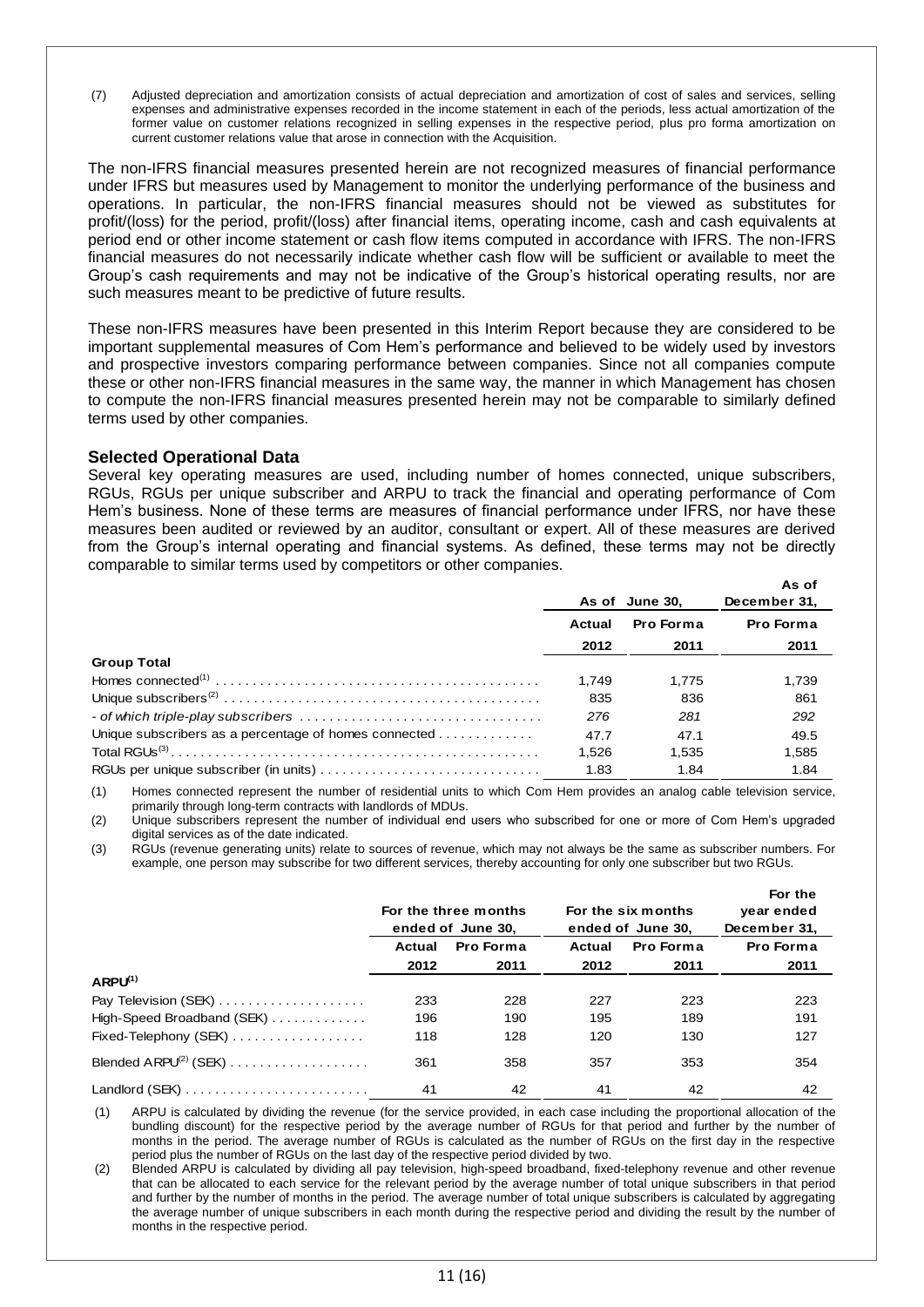## **CONDENSED CONSOLIDATED FINANCIAL STATEMENTS**

*The condensed consolidated financial statements present the NorCell Group as of and for the three months ended June 30, 2012, and as of and for the six months ended June 30, 2012.* 

## **Condensed Consolidated Income Statement**

| For the three<br>months ended<br>June 30, 2012 | For the six<br>months ended<br>June 30, 2012 |
|------------------------------------------------|----------------------------------------------|
| (SEK in millions)                              | (SEK in millions)                            |
| 1,148                                          | 2,284                                        |
| (569)                                          | (1, 150)                                     |
| 579                                            | 1,133                                        |
| (332)                                          | (663)                                        |
| (66)                                           | (121)                                        |
| (9)                                            | (10)                                         |
| 172                                            | 340                                          |
| (408)                                          | (798)                                        |
| (236)                                          | (458)                                        |
| 62                                             | 120                                          |
| (174)                                          | (338)                                        |
|                                                |                                              |

#### **Loss per share**

|               | (0.29) | (0.56) |
|---------------|--------|--------|
| Diluted (SEK) | (0.29) | (0.56) |

#### **Condensed Consolidated Statement of Comprehensive Income**

| For the three<br>months ended months ended<br><b>June 30, 2012</b> | For the six<br><b>June 30, 2012</b> |
|--------------------------------------------------------------------|-------------------------------------|
|                                                                    | (SEK in millions) (SEK in millions) |
| (174)                                                              | (338)                               |
|                                                                    |                                     |
|                                                                    |                                     |
| (174)                                                              | (338)                               |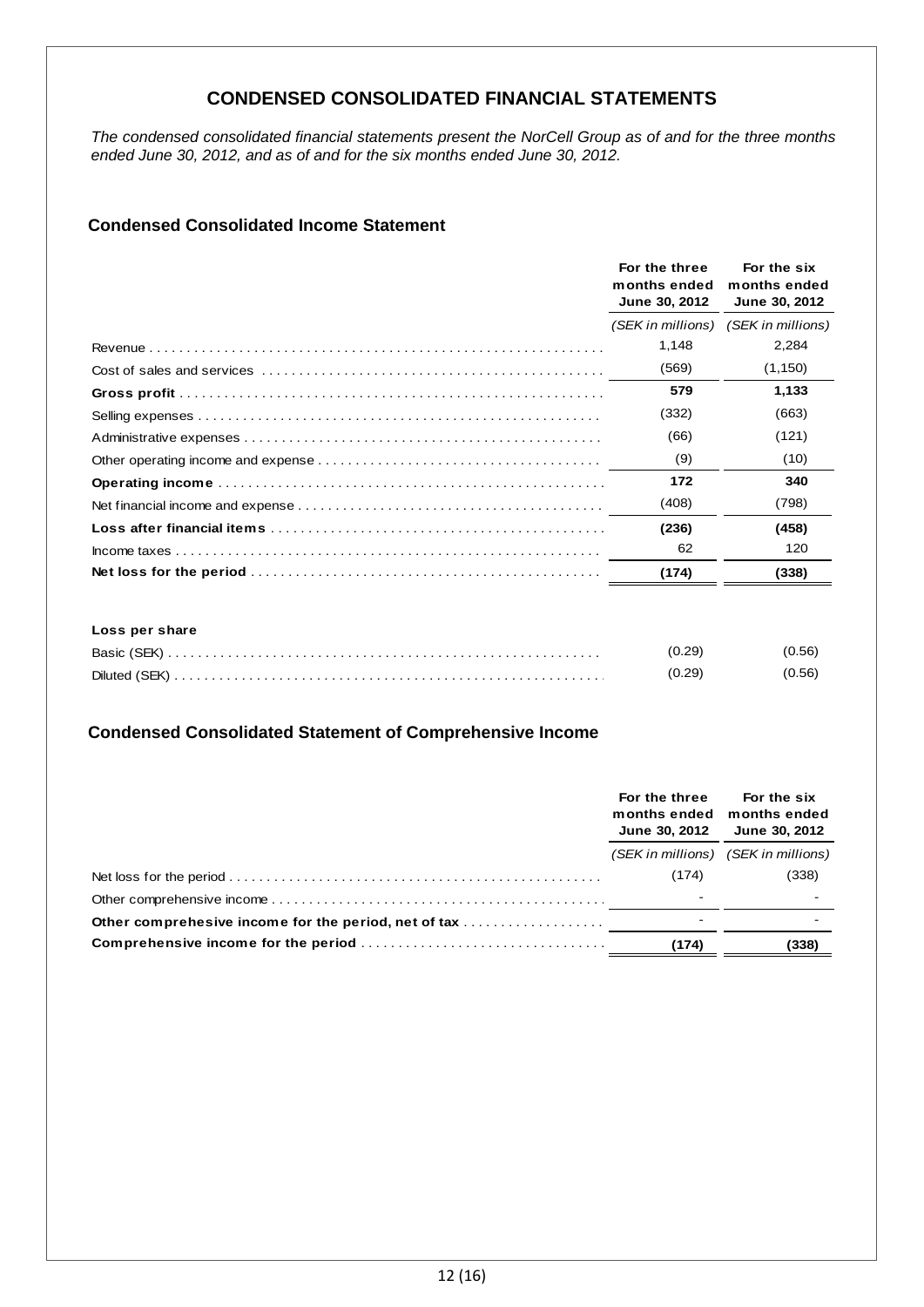## **Condensed Consolidated Balance Sheet**

|                    | As of<br><b>June 30.</b><br>2012 | As of<br>December 31,<br>2011 |
|--------------------|----------------------------------|-------------------------------|
| Non-current assets | (SEK in millions)                | (SEK in millions)             |
|                    | 16,718                           | 16,993                        |
|                    | 10.742                           | 10.742                        |
|                    | 5,578                            | 5.851                         |
|                    | 1,391                            | 1,460                         |
|                    | 0                                |                               |
|                    | 18,109                           | 18,453                        |
|                    | 266                              | 292                           |
|                    | 634                              | 1,044                         |
|                    | 900                              | 1,336                         |
|                    | 19,010                           | 19,789                        |
|                    | 343                              | 681                           |
|                    | 15,384                           | 15,369                        |
|                    | 4,905                            | 5,069                         |
|                    | 5,784                            | 5,816                         |
|                    | 4,605                            | 4,338                         |
|                    | 1,367                            | 1.416                         |
|                    | 16,751                           | 16,785                        |
|                    | 254                              | 551                           |
|                    | 1,661                            | 1,772                         |
|                    | 1,916                            | 2,322                         |
|                    | 19,010                           | 19,789                        |

## **Condensed Consolidated Statement of Change in Equity**

|                                   |                          | Other paid-              | <b>Retained</b><br>earnings incl.<br>net loss for |                     |
|-----------------------------------|--------------------------|--------------------------|---------------------------------------------------|---------------------|
| <b>SEK in millions</b>            | Share capital            | in capital               | the period                                        | <b>Total equity</b> |
| Opening equity as of Jan 1, 2012  |                          | 1.341                    | (660)                                             | 681                 |
| Comprehensive loss for the period | $\overline{\phantom{a}}$ | $\overline{\phantom{a}}$ | (338)                                             | (338)               |
| Closing equity as of Jun 30, 2012 |                          | 1.341                    | (999)                                             | 343                 |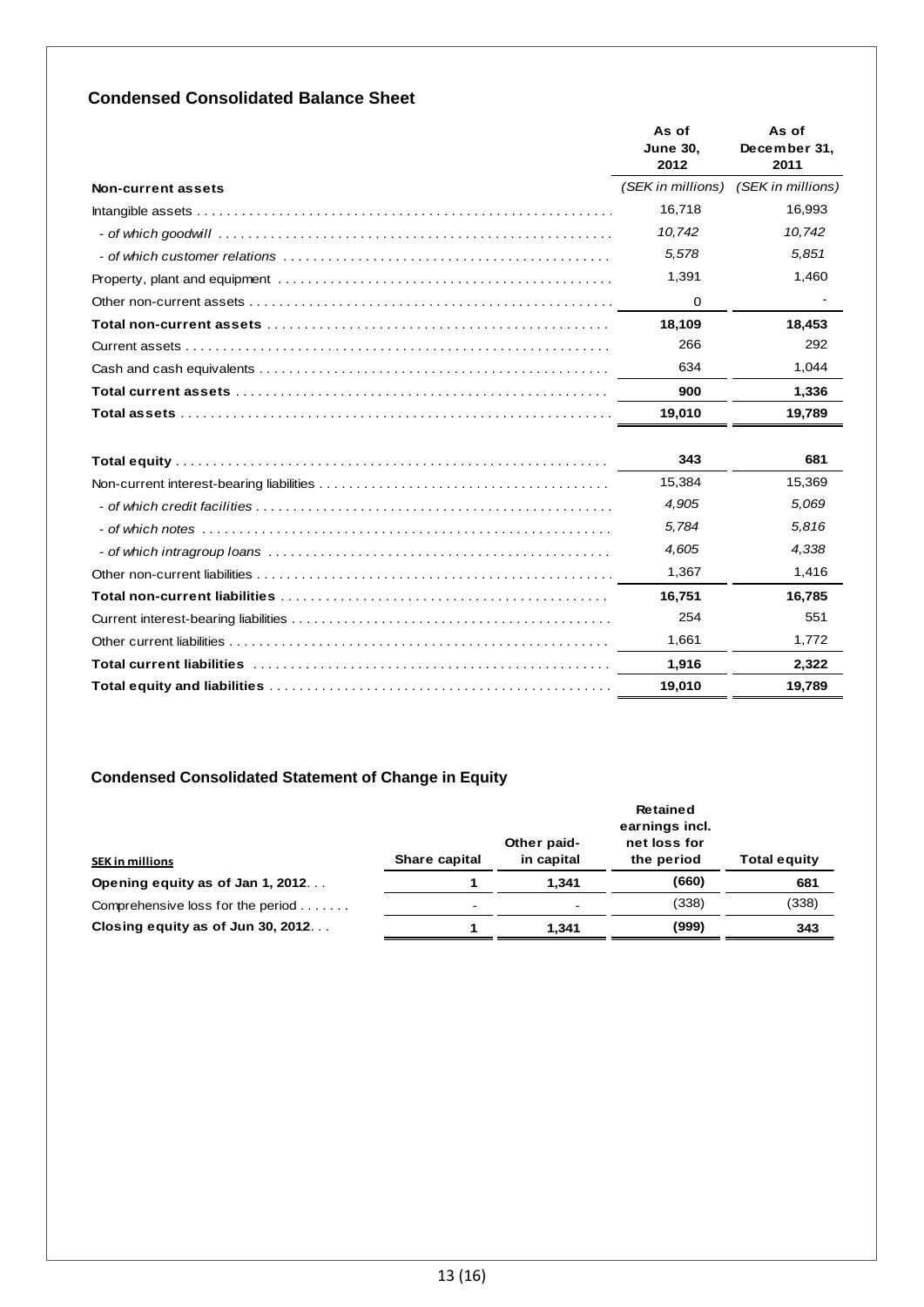## **Condensed Consolidated Cash Flow Statement**

|                                                       | For the three<br>months ended<br>June 30, 2012 | For the six<br>months ended<br>June 30, 2012 |
|-------------------------------------------------------|------------------------------------------------|----------------------------------------------|
| Operating activities                                  |                                                | (SEK in millions) (SEK in millions)          |
|                                                       | (236)                                          | (458)                                        |
| Adjustments for items not included in cash flow, etc* | 481                                            | 1 1 3 3                                      |
|                                                       | (25)                                           | (197)                                        |
|                                                       | 219                                            | 478                                          |
| Investing activities                                  |                                                |                                              |
|                                                       | (50)                                           | (101)                                        |
| Acquisition of property, plant and equipment          | (141)                                          | (273)                                        |
|                                                       | (191)                                          | (374)                                        |
| Financing activities                                  |                                                |                                              |
|                                                       | (33)                                           | (469)                                        |
|                                                       | (9)                                            | (45)                                         |
|                                                       | (42)                                           | (514)                                        |
|                                                       | (13)                                           | (410)                                        |
|                                                       | 634                                            | 634                                          |

## **\*Adjustments for items not included in cash flow, etc.**

|                                                                  | For the three<br>months ended<br><b>June 30, 2012</b> | For the six<br>months ended<br>June 30, 2012 |  |
|------------------------------------------------------------------|-------------------------------------------------------|----------------------------------------------|--|
|                                                                  | (SEK in millions)                                     | (SEK in millions)                            |  |
| Depreciation, amortization and impairment of assets              | 358                                                   | 717                                          |  |
|                                                                  | (41)                                                  | (99)                                         |  |
| Unrealized change in fair value of financial assets              | 32                                                    | 59                                           |  |
| Change in accrued arrangement fees and accrued interest expenses | (13)                                                  | 169                                          |  |
| Interest not settled with cash, group companies                  | 131                                                   | 266                                          |  |
|                                                                  | 13                                                    | 20                                           |  |
|                                                                  | 481                                                   | 1,133                                        |  |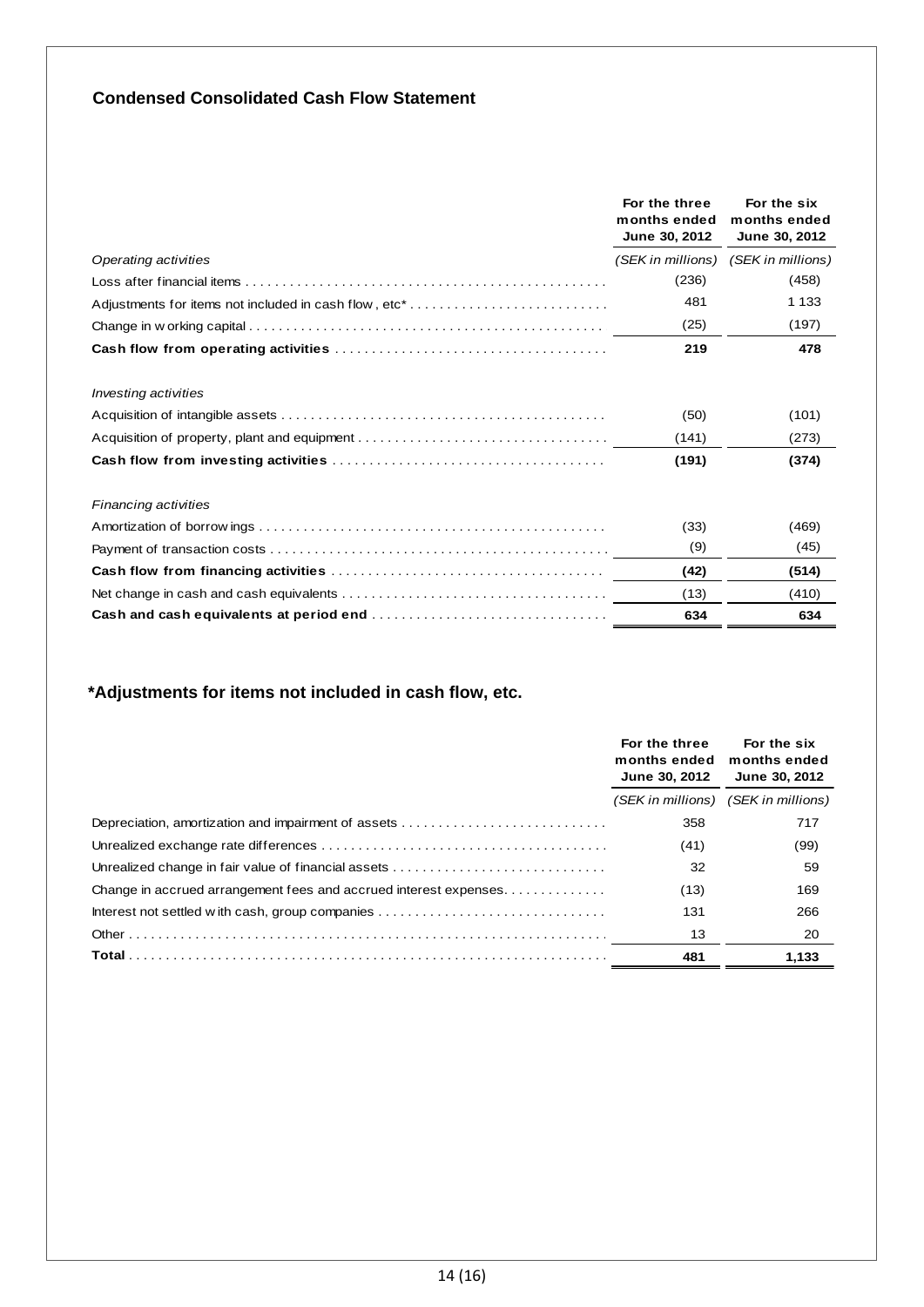#### **Notes to the Condensed Consolidated Financial Statements**

#### **Note 1 Basis of Preparation**

The consolidated accounts of the Group are prepared in accordance with International Financial Reporting Standards ("IFRSs") as disclosed in the Annual Report 2011. The Interim Report is prepared in accordance with IAS 34 Interim Financial Reporting.

The new or amended IFRS and IFRIC interpretations, which became effective on January 1, 2012, have had no material effect on the consolidated financial statements.

These condensed consolidated financial statements are presented in million Swedish kronor (SEK) which is also the Group's functional currency.

This Interim Report has been approved for issuance by the Board of Directors on August 28, 2012.

#### *Operating Segments*

The operations of the Group are integrated and constitute a single operating segment that offers the supply of pay television, high-speed broadband and fixed-telephony on a single market, Sweden. This is also the base of the Group's management structure and the structure for internal reporting, which is controlled by the Group's Chief Executive Officer, who has been identified as its chief operating decision maker. As such, the Group does not present any operating segment information. However, information on revenue from paytelevision, high-speed broadband, fixed-telephony and landlord is disclosed in Note 2.

#### **Note 2 Revenue**

Total revenue amounted to SEK 2,284 million in the six months ended June 30, 2012. Pay television revenue amounted to SEK 862 million or 37.7% of total revenue. High-speed broadband revenue amounted to SEK 637 million or 27.9% of total revenue. Fixed-telephony revenue amounted to SEK 262 million or 11.5% of total revenue. Landlord revenue amounted to SEK 431 million or 18.9% of total revenue, and Other revenue amounted to SEK 92 million or 4.0% of total revenue.

#### **Note 3 Operating Expenses**

The Group's cost of sales and services amounted to SEK 1,150 million or 50.4% of total revenue in the six months ended June 30, 2012. Selling expenses amounted to SEK 663 million or 29.0% of total revenue, and the Group's administrative expenses amounted to SEK 121 million or 5.3% of total revenue.

#### **Note 4 Financial Income and Expense**

Net financial income and expense summarized to a net financial expense of SEK 798 million in the six months ended June 30, 2012.

Net financial expense consisted primarily of interest expense on borrowings amounting to SEK 907 million, and currency gains in EUR denominated debt of SEK 99 million, partly offset by a negative change in fair value of derivative instruments amounting to SEK 59 million in the six months ended June 30, 2012.

#### **Note 5 Income Taxes**

The Group recognized tax income for the first six months of SEK 120 million.

#### **Note 6 Net Loss for the Period**

The Group recognized a net loss of SEK 338 million in the six months ended June 30, 2012.

#### **Note 7 Capital Expenditures**

Capital expenditures in the first six months ended June 30, 2012 amounted to SEK 374 million or 16.4% of total revenue. Of the total amount, SEK 273 million related to investments in fixed tangible assets and SEK 101 million related to investments in fixed intangible assets. As of January 1, 2012, Com Hem is able to connect paid out sales commissions to specific fixed-term contracts with subscribers generated from certain telemarketing sales. Therefore, in accordance with IAS 38, approximately SEK 8 million have been recognized as fixed intangible assets in the first six month of 2012, which will be amortized over the specific contract period, normally 12 to 24 months.

#### **Note 8 Liquidity and Financial Position**

As of June 30, 2012 the Group held SEK 634 million of cash and cash equivalents. Under the Senior Facilities Agreement, the Group has access to an additional committed Capital Expenditures Facility of SEK 750 million, and an additional committed SEK 446 million under the Revolving Facility.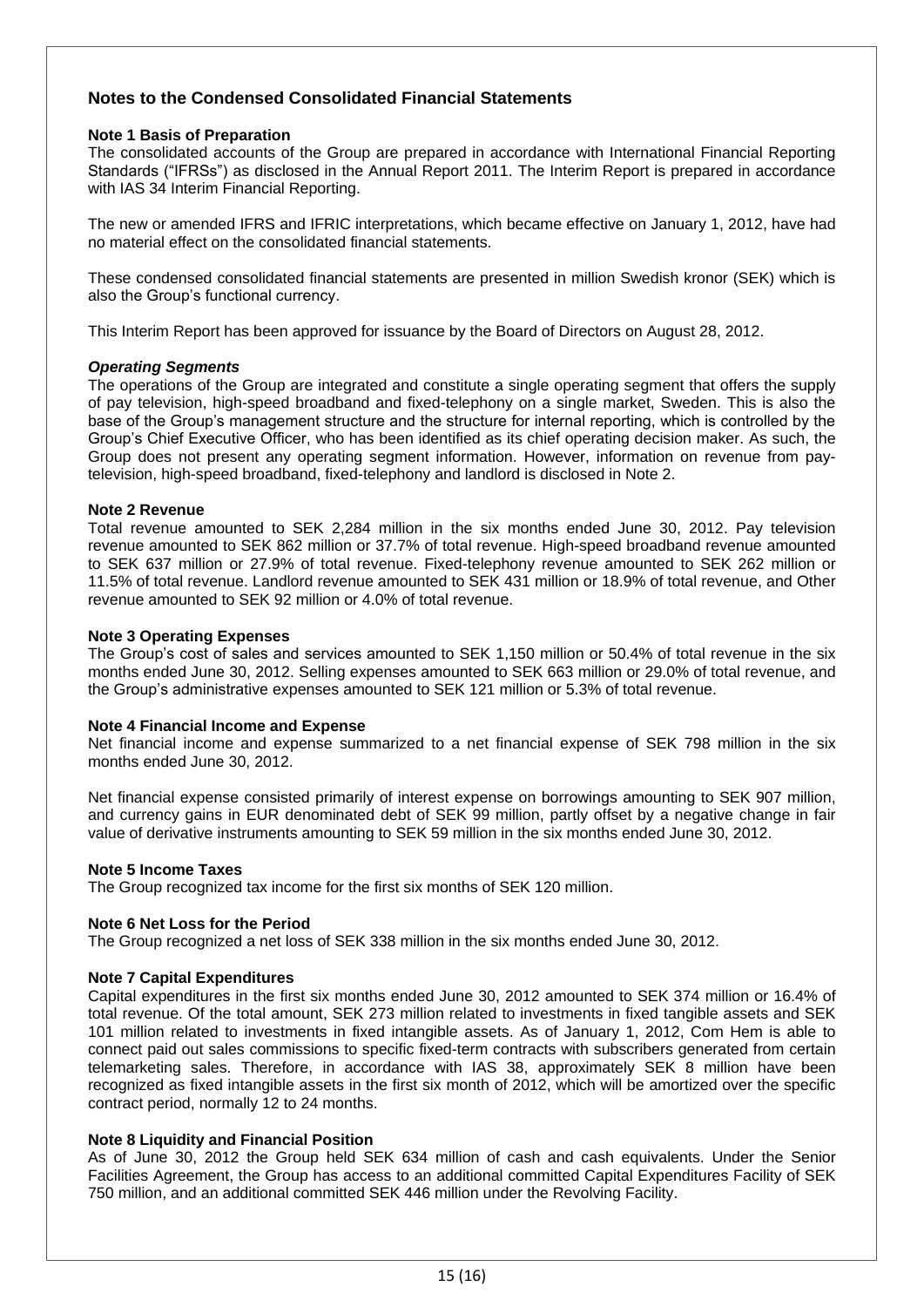#### **Note 9 Related Parties**

The Group has related party relationships with the Company's owner and with Board members and Group Management. There have been no significant changes in the relationships or transactions with related parties for the Group compared to the information disclosed in the Annual Report 2011.

#### **Note 10 Risks and Uncertainty Factors**

The Group's operations are influenced by a number of exogenous factors. For a detailed description of the risk factors considered to be most important to the Group's future progress, please see the description in the Group's Annual Report 2011. The Group believes that the risk environment has not materially changed from the description in the Annual Report 2011.

#### **Note 11 Subsequent Events**

To the knowledge of the Board of Directors, no events have occurred after closing date that are expected to have a material impact on the business.